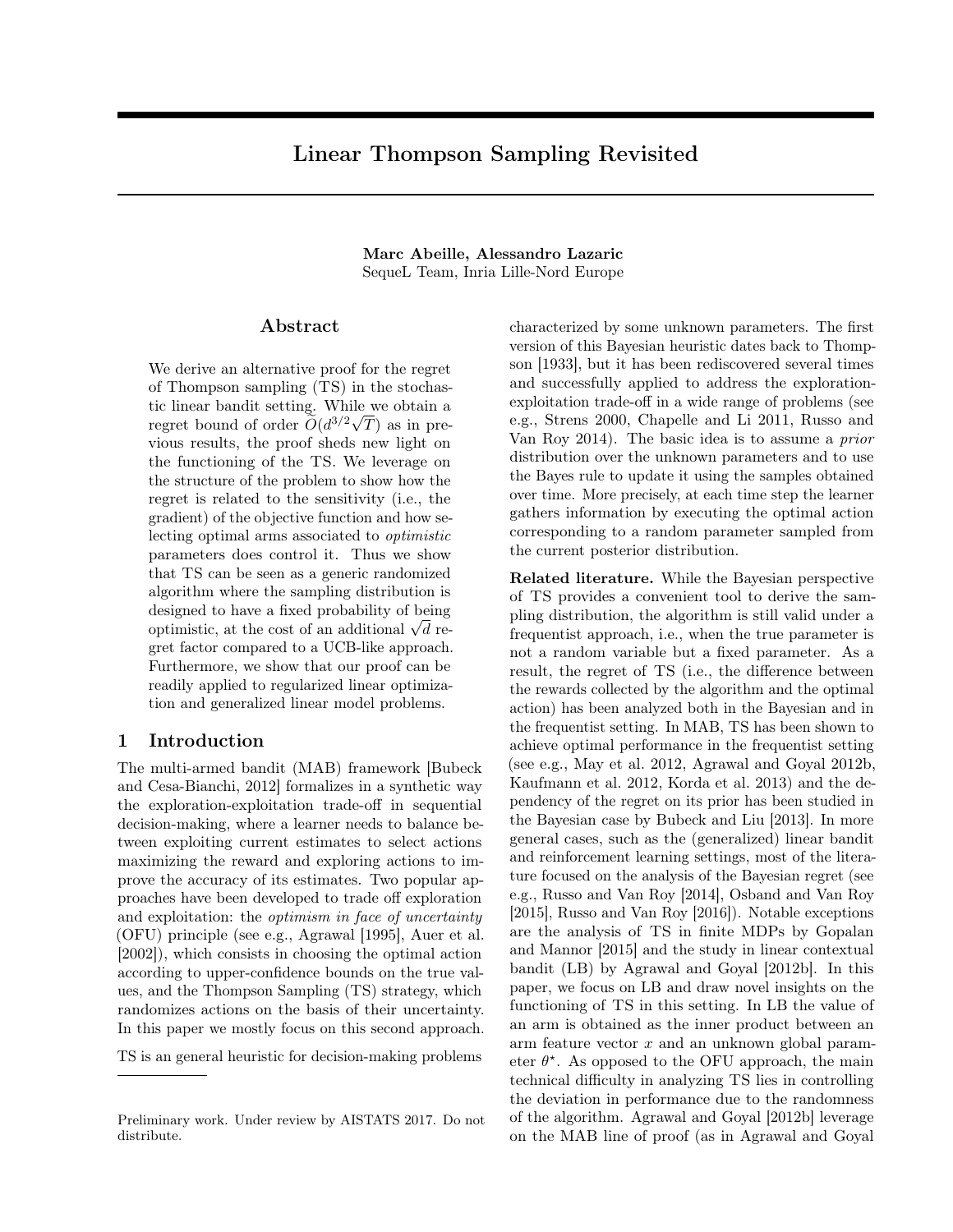[2012a]) classifying arms as saturated and unsaturated depending on wether their standard deviation is smaller or bigger than their gap to the optimal  $arm<sup>1</sup>$ . While for unsaturated arms the regret is related to their standard deviation that decreases over time, they prove that TS has a small (but constant) probability to select saturated arms and thus it achieves a regret  $\widetilde{O}(d^{3/2}\sqrt{T})$ .

Contributions. The major contributions of this paper are: 1) Following the intuition of Agrawal and Goyal [2012b], we show that the TS does not need to sample from an actual Bayesian posterior distribution and that any distribution satisfying suitable concentration and anti-concentration properties guarantees a small regret. In particular, we show that the distribution should over-sample w.r.t. the standard determined to the standard determined the standard least-squares confidence ellipsoid by a factor  $\sqrt{d}$  to guarantee a constant probability of being optimistic. 2) We provide an alternative proof of TS achieving the same result as Agrawal and Goyal [2012b]. One of our major finding is that, leveraging on the properties of support functions from convex geometry, we are able to prove that the regret is related to the gradient of the objective function, that is ultimately controlled by the norm of the optimal arms associated to any optimistic parameter  $\theta$ . This provides a novel insight on the fact that whenever an optimistic parameter  $\theta_t$  is chosen, not only its instantaneous regret is small but the corresponding optimal arm  $x_t = \arg \max_x x^{\mathsf{T}} \theta_t$  represents a useful exploration step that improves the accuracy of the estimation of  $\theta^*$  over dimensions which are relevant to reduce regret in any subsequent non-optimistic step. This approach allows us to avoid the introduction of saturated/unsaturated arms and it illustrates why any TS-like algorithm (not necessarily Bayesian) with a constant probability of being optimistic has a bounded regret. 3) Finally, we show how our proof can be easily adapted to regularized linear optimization (with arbitrary penalty) and to the generalized linear model (GLM), for which we derive the first frequentist regret bound for TS, which was first suggested by Agrawal and Goyal [2012b] as a venue to explore.

#### 2 Preliminaries

The setting. We consider the stochastic linear bandit model. Let  $\mathcal{X} \subset \mathbb{R}^d$  be an arbitrary (finite or infinite) set of arms. When an arm  $x \in \mathcal{X}$  is pulled, a reward is generated as  $r(x) = x^{\mathsf{T}} \theta^* + \xi$ , where  $\theta^* \in \mathbb{R}^d$  is a fixed but unknown parameter and  $\xi$  is a zero-mean noise. An arm  $x \in \mathcal{X}$  is evaluated according to its expected reward  $x^{\mathsf{T}} \theta^*$  and for any  $\theta \in \mathbb{R}^d$  we denote the optimal arm and its value by

$$
x^{\star}(\theta) = \arg \max_{x \in \mathcal{X}} x^{\mathsf{T}} \theta, \qquad J(\theta) = \sup_{x \in \mathcal{X}} x^{\mathsf{T}} \theta. \tag{1}
$$

Then  $x^* = x^*(\theta^*)$  is the optimal arm for  $\theta^*$  and  $J(\theta^*)$ is its optimal value. At each step  $t$ , the learner selects an arm  $x_t \in \mathcal{X}$  based on the past observations (and possibly additional randomization), it observes the reward  $r_{t+1} = x_t^{\mathsf{T}} \theta^* + \xi_{t+1}$ , and it suffers a *regret* equal to the difference in expected reward between the optimal arm  $x^*$  and the arm  $x_t$ . All the information observed up to time  $t$  is encoded in the filtration  $\mathcal{F}_t^x = (\mathcal{F}_1, \sigma(x_1, r_2, \dots, r_t, x_t)),$  where  $\mathcal{F}_1$  contains any prior knowledge (e.g., the bound  $S$ ). The objective of the learner is to minimize the cumulative regret up to step T, i.e.,  $R(T) = \sum_{t=1}^{T} (x^{\star,T} \theta^{\star} - x_t^{\mathsf{T}} \theta^{\star}).$ 

We introduce general assumptions on the structure of the problem and on the noise  $\xi_{t+1}$ .

**Assumption 1** (Arm set). The arm set  $\mathcal X$  is a bounded closed (and hence compact) subset of  $\mathbb{R}^d$  such that  $||x||$  ≤ X for all  $x \in \mathcal{X}$ . We also assume  $X = 1$ .

**Assumption 2** (Bandit parameter). There exists  $S \in$  $\mathbb{R}^+$  such that  $\|\theta^{\star}\| \leq S$  and S is known.

**Assumption 3** (Noise). The noise process  $\{\xi_t\}_t$  is a martingale difference sequence given  $\mathcal{F}_t^x$  and it is conditionally R-subgaussian for some constant  $R \geq 0$ ,

$$
\forall t \ge 1, \ \mathbb{E}\left[\xi_{t+1}|\mathcal{F}_t^x\right] = 0,
$$
  

$$
\forall \alpha \in \mathbb{R}, \ \mathbb{E}\left[e^{\alpha \xi_{t+1}} | \mathcal{F}_t^x\right] \le \exp\left(\alpha^2 R^2/2\right).
$$
 (2)

**Technical tools.** Let  $(x_1, \ldots, x_t) \in \mathcal{X}^t$  be a sequence of arms and  $(r_2, \ldots, r_{t+1})$  be the corresponding rewards, then  $\theta^*$  can be estimated by regularized least-squares (RLS). For any regularization parameter  $\lambda \in \mathbb{R}^+$  , the design matrix and the RLS estimate are defined as

$$
V_t = \lambda I + \sum_{s=1}^{t-1} x_s x_s^{\mathsf{T}}, \qquad \widehat{\theta}_t = V_t^{-1} \sum_{s=1}^{t-1} x_s r_{s+1}. \tag{3}
$$

We recall an important concentration inequality for RLS estimates.

Proposition 1 (Thm. 2 in Abbasi-Yadkori et al. [2011a]). For any  $\delta \in (0,1)$ , under Asm. 1,2, and 3, for any  $\mathcal{F}^x_t$ -adapted sequence  $(x_1, \ldots, x_t)$ , the RLS estimator  $\widehat{\theta}_t$  is such that for any fixed  $t \geq 1$ ,

$$
\|\widehat{\theta}_t - \theta^{\star}\|_{V_t} \leq \beta_t(\delta),
$$
  

$$
\forall x \in \mathbb{R}^d, \ |x^{\mathsf{T}}(\widehat{\theta}_t - \theta^{\star})| \leq ||x||_{V_t^{-1}} \beta_t(\delta),
$$
 (4)

w.p. 1 –  $\delta$  (w.r.t. the noise  $\{\xi_t\}_t$  and any source of randomization in the choice of the arms), where

$$
\beta_t(\delta) = R \sqrt{2 \log \frac{(\lambda + t)^{d/2} \lambda^{-d/2}}{\delta}} + \sqrt{\lambda} S. \tag{5}
$$

At step t, we define the ellipsoid  $\mathcal{E}_t^{\text{RLS}} = \{ \theta \in \mathbb{R}^d \mid ||\theta \widehat{\theta}_t||_{V_t} \leq \beta_t(\delta')\}$  centered in  $\widehat{\theta}_t$  with orientation defined

<sup>&</sup>lt;sup>1</sup>Here we refer to the definition introduced in the  $arXiv$ paper, which slightly differs from the original ICML paper.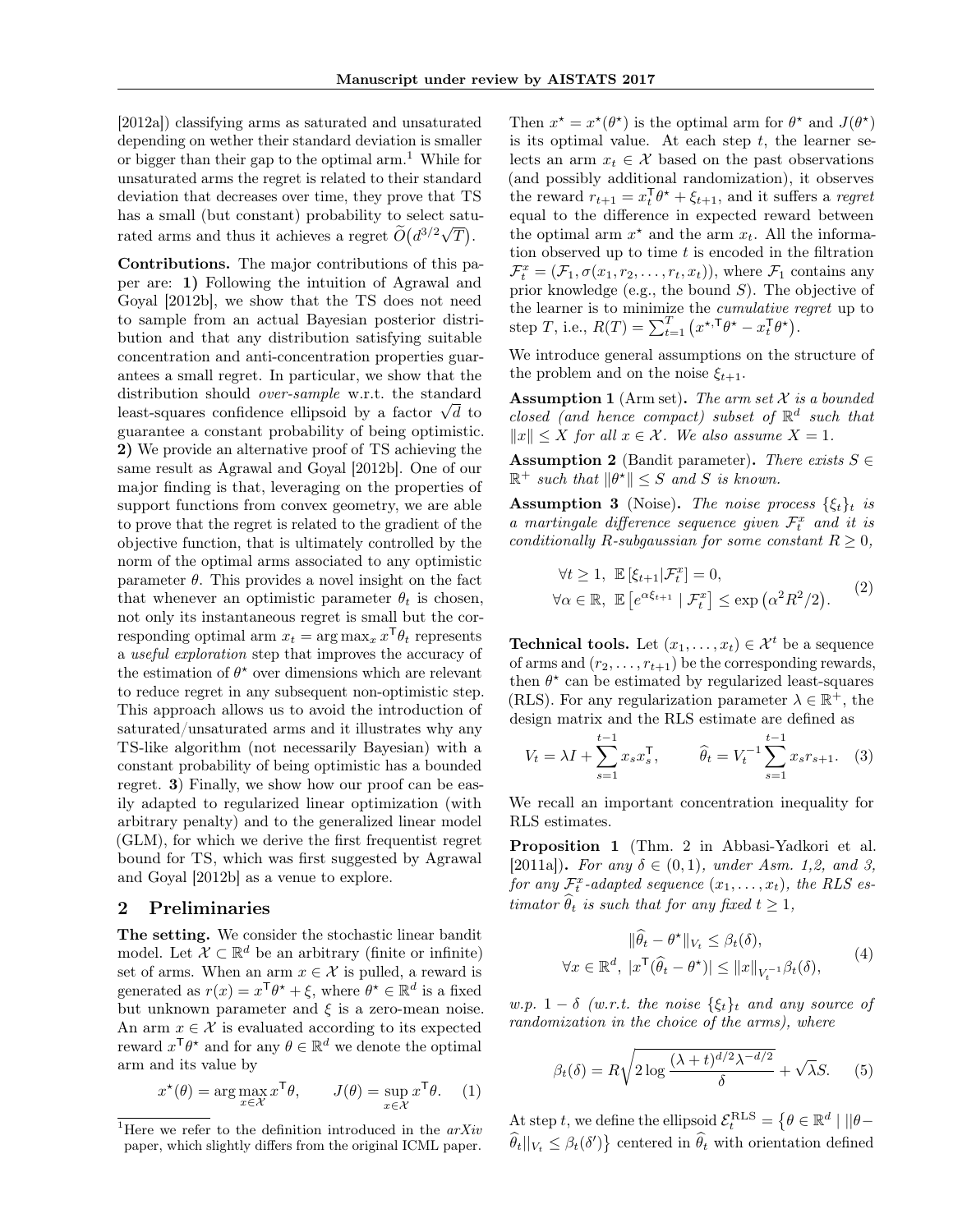**Input:**  $\hat{\theta}_1$ ,  $V_1 = \lambda I$ ,  $\delta$ , T 1: Set  $\delta' = \delta/(4T)$ 2: for  $t = \{1, ..., T\}$  do 3: Sample  $\eta_t \sim \mathcal{D}^{\text{TS}}$ 4: Compute parameter  $\widetilde{\theta}_t = \widehat{\theta}_t + \beta_t(\delta')V_t^{-1/2}\eta_t$ 5: Compute optimal arm  $x_t = x^{\star}(\widetilde{\theta}_t) = \arg\max_{x \in \mathcal{X}} x^{\mathsf{T}} \widetilde{\theta}_t$ 6: Pull arm  $x_t$  and observe reward  $r_{t+1}$ 7: Compute  $V_{t+1}$  and  $\hat{\theta}_{t+1}$  using Eq. 3 8: end for

Figure 1: Thompson sampling algorithm.

by  $V_t$  and radius  $\beta_t(\delta')$ , where  $\delta' = \delta/4T$ . From Eq. 4 we have that  $\theta^* \in \mathcal{E}_t^{\text{RLS}}$  with high probability. Finally, we report a standard result of RLS that, together with Prop. 1, shows that the prediction error on the  $x<sub>t</sub>$ s used to construct the estimator  $\hat{\theta}_t$  is cumulatively small.

**Proposition 2.** Let  $\lambda \geq 1$ , for any arbitrary sequence  $(x_1, x_2, \ldots, x_t) \in \mathcal{X}^t$  let  $V_{t+1}$  be the corresponding design matrix  $(Eq. 3)$ , then

$$
\sum_{s=1}^{t} \|x_{s}\|_{V_{s}^{-1}}^{2} \le 2\log \frac{\det(V_{t+1})}{\det(\lambda I)} \le 2d\log\left(1+\frac{t}{\lambda}\right). (6)
$$

This result plays a central role in most of the proofs for linear bandit, since the regret is usually related to  $||x_s||_{V_s^{-1}}$  and Prop. 2 is used to bound its cumulative sum. While Agrawal and Goyal [2012b] achieve this by dividing arms in saturated and unsaturated, we follow a different path that leverages on the core features of the problem (structure of  $J(\theta)$ ) and of TS (probability of being optimistic).

#### 3 Linear Thompson Sampling

Agrawal and Goyal [2012b] define TS for linear bandit as a Bayesian algorithm where a Gaussian prior over  $\theta^*$  is updated according to the observed rewards, a random sample is drawn from the posterior, and the corresponding optimal arm is selected at each step.

As hinted by Agrawal and Goyal [2012b], we show that TS can be defined as a generic randomized algorithm constructed on the RLS-estimate rather than an algorithm sampling from a Bayesian posterior (see Fig. 1). At any step t, given RLS-estimate  $\hat{\theta}_t$  and the design matrix  $V_t$ , TS samples a *perturbed* parameter  $\hat{\theta}_t$  as

$$
\widetilde{\theta}_t = \widehat{\theta}_t + \beta_t(\delta') V_t^{-1/2} \eta_t,\tag{7}
$$

where  $\eta_t$  is a random sample drawn i.i.d. from a suitable multivariate distribution  $\overline{\mathcal{D}}^{\text{TS}}$ , which does not need to be associated with an actual posterior over  $\theta^*$ . Then

the optimal arm  $x_t = x^{\star}(\tilde{\theta}_t)$  is chosen, a reward  $r_{t+1}$ is observed and  $V_t$  and  $\widehat{\theta}_t$  are updated according to Eq. 3. Notice that the resulting distribution on  $\hat{\theta}_t$  is obtained rotating  $\eta_t$  by the design matrix  $V_t$  and scaling it by  $\beta_t(\delta)$ . The computational complexity of TS is determined by the linear optimization problem solved when computing  $x^{\star}(\theta_t)$  and by the sampling process from  $\mathcal{D}^{TS}$ . This is in contrast with OFUL [Abbasi-Yadkori et al., 2011a], which requires solving a bilinear optimization problem (i.e.,  $\arg \max_{\theta} \max_{x} x^{\mathsf{T}} \theta$ ).

The key aspect to ensure small regret is that the perturbation  $\eta_t$  is distributed so that TS explores enough but not too much. This translates into the following conditions on  $\mathcal{D}^{TS}$ .

**Definition 1.**  $\mathcal{D}^{TS}$  is a multivariate distribution on  $\mathbb{R}^d$  absolutely continuous with respect to the Lebesgue measure which satisfies the following properties:

1. (anti-concentration) there exists a strictly positive probability p such that for any  $u \in \mathbb{R}^d$  with  $||u|| = 1$ ,

$$
\mathbb{P}_{\eta \sim \mathcal{D}^{\mathrm{TS}}}\left(u^{\mathsf{T}}\eta \geq 1\right) \geq p,
$$

2. (concentration) there exists  $c, c'$  positive constants such that  $\forall \delta \in (0,1)$ 

$$
\mathbb{P}_{\eta \sim \mathcal{D}^{\mathrm{TS}}} \bigg( \|\eta\| \leq \sqrt{cd\log \frac{c'd}{\delta}} \bigg) \geq 1-\delta.
$$

Once interpreted in the construction of  $\tilde{\theta}_t$ , the definition of  $\overline{\mathcal{D}}^{TS}$  basically requires TS to explore far enough from  $\widehat{\theta}_t$  (anti-concentration) but not too much (concentration). This implies that TS performs "useful" exploration with enough frequency (notably it performs optimistic steps), but without selecting arms with too large regret. Let  $\gamma_t(\delta) = \beta_t(\delta') \sqrt{cd \log(c'd/\delta)}$ , then we introduce the high-probability ellipsoid  $\mathcal{E}_t^{\text{TS}} = \{ \theta \in$  $\mathbb{R}^d \mid \|\theta - \widehat{\theta}_t\|_{V_t} \leq \gamma_t(\delta')\}.$  The difference between  $\mathcal{E}_t^{\text{RLS}}$ and  $\mathcal{E}_t^{\text{TS}}$  lies in the additional factor  $\sqrt{d}$  in the definition of  $\gamma_t(\delta)$  and it is crucial for both concentration and anti-concentration to hold at the same time. In Sect. 5 we prove that any distribution satisfying the conditions in Def. 1 introduces the right amount of randomness to achieve the desired regret without actually satisfying any Bayesian assumption. Def. 1 includes the Gaussian prior used by Agrawal and Goyal [2012b], but also other types of distributions such as the uniform on the unit ball  $\mathcal{B}_d(0,\sqrt{d})$  or distributions concentrated on the boundary of  $\mathcal{E}_t^{\text{TS}}$  (refer to App. A for exact values of  $c, c'$ , and  $p$  for uniform and Gaussian distributions).

#### 4 Sketch of the proof

In this section we report a sketch of the proof providing a geometric intuition on the behavior of TS and how its actions (i.e., the sampled  $\theta_t$  and the corresponding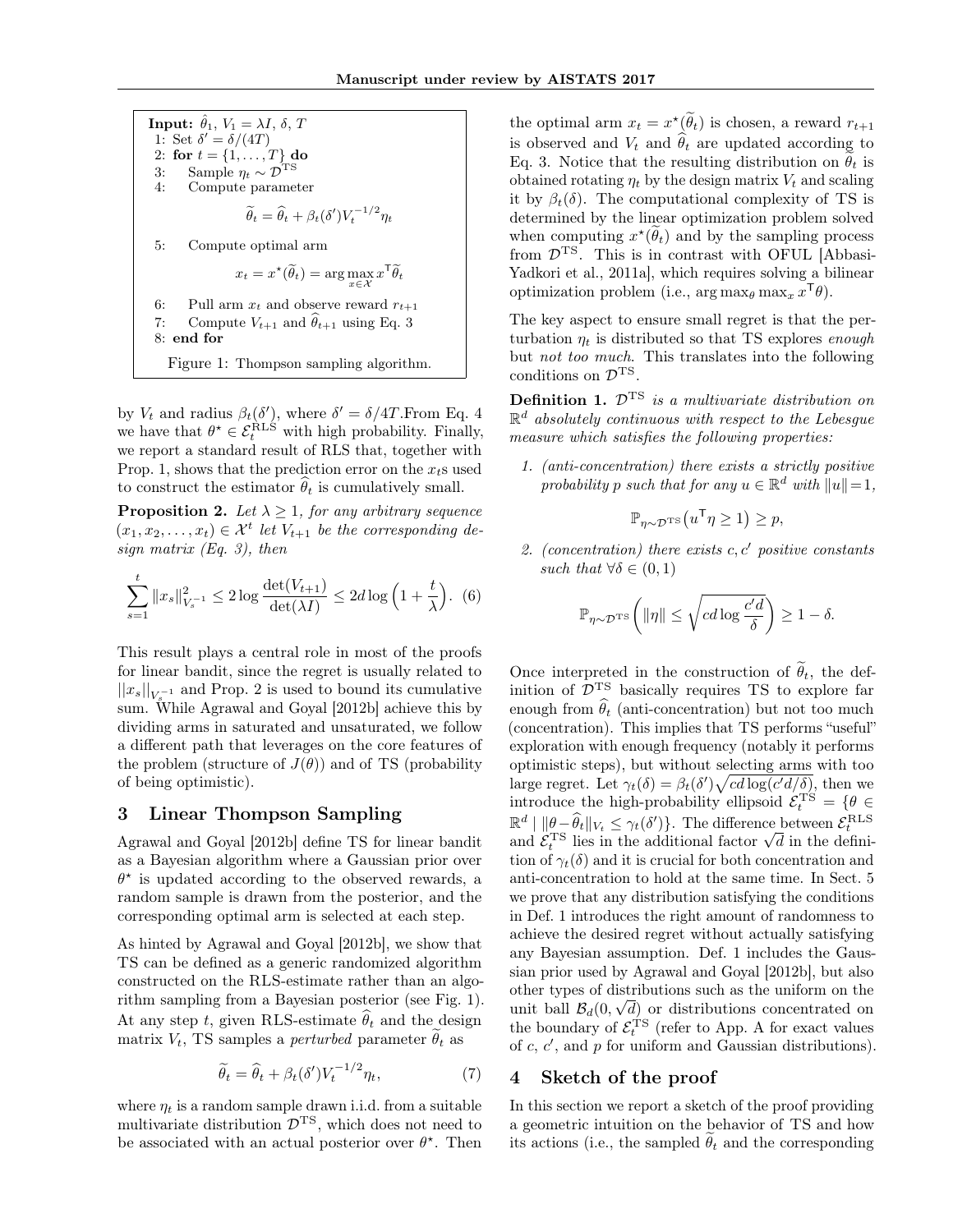

Figure 2: Illustration of the steps 2) and 3) of the proof in  $\mathbb{R}^1$  and  $\mathbb{R}^2$ . Left: The regret at step t could be bounded by the gradient of the function J at a previous optimistic  $\tilde{\theta}_{\tau}$  times the distance between  $\tilde{\theta}_{\tau}$  and the current  $\tilde{\theta}_{t}$ . Notice that  $\theta^{\star}$ is always included in  $\mathcal{E}_t^{\text{RLS}}$  (in dark gray) and thus  $\widetilde{\theta}_s$  sampled from  $\mathcal{E}_t^{\text{TS}}$  (in light gray) are never too far. Right: TS has a constant probability of being optimistic thanks to the over-sampling of  $\mathcal{D}^{TS}$ .

 $x_t$ ) influence the regret. For the sake of illustration, we consider the unit ball  $\mathcal{X} = \{\Vert x \Vert \leq 1\}$ , such that the optimal arm is just the projection of  $\theta$  on the ball  $(x^*(\theta) = \theta/\|\theta\|)$ , and the optimal value is  $J(\theta) =$  $\theta^{\mathsf{T}}\theta/\|\theta\| = \|\theta\|$ . We start by decomposing the regret using the definition of  $J(\theta)$  as

$$
R(T) = \sum_{t=1}^{T} \left( \left( x^{\star, \mathsf{T}} \theta^{\star} - x_t^{\mathsf{T}} \tilde{\theta}_t \right) + \left( x_t^{\mathsf{T}} \tilde{\theta}_t - x_t^{\mathsf{T}} \theta^{\star} \right) \right)
$$
  
= 
$$
\underbrace{\sum_{t=1}^{T} \left( J(\theta^{\star}) - J(\tilde{\theta}_t) \right)}_{R^{\text{TS}}(T)} + \underbrace{\sum_{t=1}^{T} \left( x_t^{\mathsf{T}} \tilde{\theta}_t - x_t^{\mathsf{T}} \theta^{\star} \right)}_{R^{\text{RLS}}(T)},
$$

where  $R^{TS}$  depends on the randomization of TS and RRLS mostly depends on the properties of RLS.

**Bounding**  $R^{\text{RLS}}(T)$ . The decomposition  $R^{\text{RLS}}(T)$  =  $\sum_{t=1}^T \left( x_t^\mathsf{T} \widehat{\theta}_t - x_t^\mathsf{T} \theta^\star \right) + \sum_{t=1}^T \left( x_t^\mathsf{T} \widetilde{\theta}_t - x_t^\mathsf{T} \widehat{\theta}_t \right)$ , shows that both RLS estimate  $\hat{\theta}_t$  and TS parameter  $\tilde{\theta}_t$  should concentrate appropriately. Since at each step t,  $\tilde{\theta}_t$ is sampled from  $\overline{\mathcal{D}}^{TS}$ , the second term is kept under control by construction, while the first sum deals with the prediction error of RLS. As opposed to  $R<sup>TS</sup>$ , this error is not related to the exploration scheme and it is small for any sequence of arms. Intuitively, this is due to the fact that the RLS estimate is the minimizer of the regularized cumulative squared error  $\theta_{T+1} =$  $\arg \min_{\theta} \left( \sum_{t=1}^T |r_{t+1} - x_t^{\mathsf{T}} \theta|^2 + \lambda \|\theta\|^2 \right)$ , so that  $x_t^{\mathsf{T}} \widehat{\theta}_{T+1}$ is an accurate prediction on the arms observed so far. The RLS minimizes the error in "hindsight" (i.e., after all rewards up to  $T$ ) and therefore it also controls the *online* error  $|r_{t+1} - x_t^{\mathsf{T}} \hat{\theta}_{t+1}|^2$ , since by induction

$$
\sum_{t=1}^{T} |r_{t+1} - x_t^{\mathsf{T}} \hat{\theta}_{T+1}|^2 + \lambda ||\hat{\theta}_{T+1}||^2 \ge
$$
  

$$
\sum_{t=1}^{T} |r_{t+1} - x_t^{\mathsf{T}} \hat{\theta}_{t+1}|^2 + \lambda ||\hat{\theta}_1||^2.
$$

Having a small online error also implies a small prediction error  $|r_{t+1} - x_t^{\mathsf{T}} \hat{\theta}_t|^2$ . In fact, using a recursive version of Eq. 3, we have  $\hat{\theta}_{t+1} = \hat{\theta}_t +$  $V_t^{-1}x_t(1+\|x_t\|_V^2)$  $(v_{t-1})^{-1}(r_{+1} - x_t^{\mathsf{T}} \hat{\theta}_t)$ , which, together with  $||x_t||^2$  $\frac{2}{V_t^{-1}} \leq 1/\lambda$ , leads to  $|r_{t+1} - x_t^{\text{T}} \hat{\theta}_{t+1}| \geq$  $\frac{\lambda}{1+\lambda}|r_{t+1}-x_t^{\text{T}}\hat{\theta}_t|$ . Since the cumulative prediction error is small, then the associated regret  $\sum_{t=1}^{T} |x_t^\mathsf{T} \widehat{\theta}_t - x_t^\mathsf{T} \theta^\star|$ is also small. This result can be seen as an intrinsic on-policy error guarantee of RLS. Nonetheless, notice that while RLS minimizes the prediction error for any sequence of arms, this does not imply the consistency of the estimator. For instance, when the same arm  $x$  is repeatedly played, the unknown parameter  $\theta^*$  is wellestimated in the direction of x (thus making  $R^{\text{RLS}}(T)$ ) small) but it is poorly estimated in any other directions. This shows the need for a careful exploration strategy to recover consistency and hence a sub-linear regret.

**Bounding**  $R^{TS}(T)$ . We denote by  $R_t^{TS}$  =  $J(\theta^*) - J(\tilde{\theta}_t)$  each term in  $R^{TS}(T)$ . For optimistic algorithms this term is bounded by 0 at any step since w.h.p.  $J(\tilde{\theta}_t) \ge J(\theta^*)$  by construction. In the Bayesian regret analysis of TS, this term is equal to 0 by assumption that  $\theta^*$  is drawn from the same prior as  $\theta_t$ . On the other hand, in the frequentist analysis, we have to control the deviations caused by the random sampling of  $\hat{\theta}_t$ . This is achieved by showing that the arms selected by TS provide "useful" information about  $\theta^*$  and contribute to keep the regret small. We follow three steps: 1) we show that the regret is related to the sensitivity of J w.r.t. the errors in estimating  $\theta^*$  and we bound the regret with the gradient of  $J(\theta)$  at any *optimistic*  $\theta$ ; **2**) we show how the gradient in a point  $\theta$  is intrinsically related to its corresponding optimal arm  $x^*(\theta)$ ; 3) since we prove that TS is frequently optimistic, then we can finally link  $x^*(\theta)$  to  $x_t = x^*(\theta_t)$ and Prop. 2 allows us to finally bound the overall regret.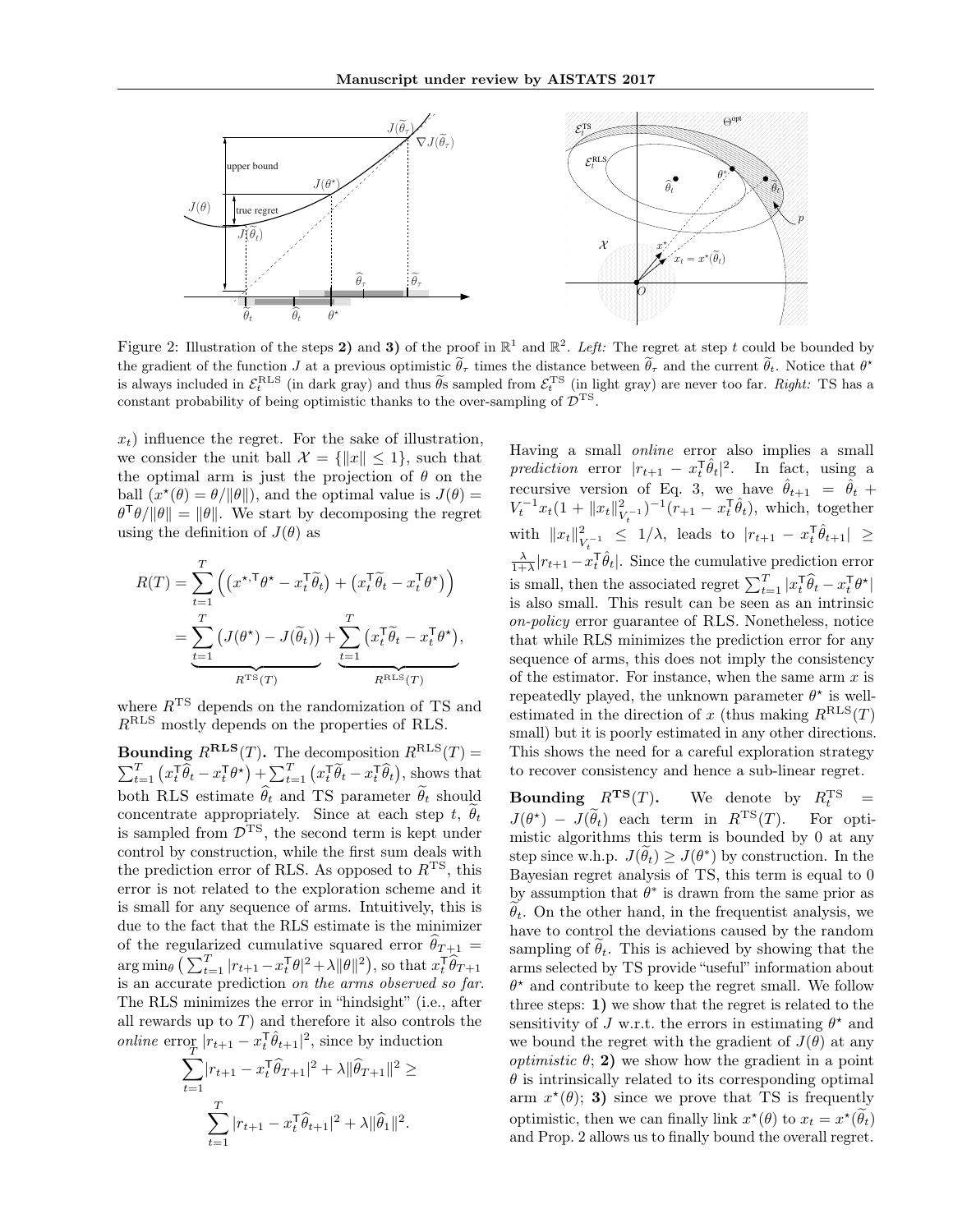

Figure 3: While  $\mathcal{E}_{t,1}^{t}$  and  $\mathcal{E}_{2,t}^{t}$  have an equivalent accurate estimation of  $\theta^{\star}$ ,  $\mathcal{E}_{1,t}^{t}$  has smaller regret than  $\mathcal{E}_{2,t}^{t}$ .

Step 1 (regret and sensitivity of J). We first show why the exploration of TS should be *well adapted* to  $J(\theta)$ . Using the definition of  $J(\theta) = ||\theta||$  we have

$$
R_t^{\text{TS}} = J(\theta^*) - J(\widetilde{\theta}_t) = \|\theta^*\| - \|\widetilde{\theta}_t\| \le \|\theta^* - \widetilde{\theta}_t\|
$$
  

$$
\le \frac{\|\theta^* - \widetilde{\theta}_t\|_{V_t}}{\sqrt{\lambda_{\min,t}}},
$$

where  $\lambda_{\min,t}$  is the smallest eigenvalue of  $V_t$ . This bound shows that it is sufficient to estimate  $\theta^*$  accurately over all its components (i.e.,  $\lambda_{\min,t}$  tends to zero) to obtain a no-regret algorithm. Nonetheless, the desired regret bound of  $O(\sqrt{T})$  is obtained only if  $\lambda_{\min,t}$ decreases as  $O(1/t)$ . While this could be achieved by a fully explorative algorithm (e.g., a round robin over the canonic vectors  $e_i$  reduces the ellipsoid  $\mathcal{E}_t^{\text{TS}}$  to a the canonic vectors  $e_i$  reduces the empsoid  $c_t$  to a<br>ball of radius  $\lambda_{\min,t}$ , it would severely increase the second term of  $R_{\text{RLS}}(T)$  and cause an overall linear regret<sup>2</sup>. Fortunately, inspecting the definition of  $R_t^{\text{TS}}$ reveals that not all components of  $\theta^*$  must be equally well estimated. In fact, we have w.h.p. that

$$
R_t^{\text{TS}} \le \sup_{\theta \in \mathcal{E}_t^{\text{RLS}} } \sup_{\theta' \in \mathcal{E}_t^{\text{TS}}} \left( J(\theta) - J(\theta') \right).
$$

This shows that  $R_t^{\text{TS}}$  is determined by the *diameter* of ellipsoid  $\mathcal{E}_t^{\text{TS}}$  w.r.t. *J*, which suggests that the estimation of  $\theta^*$  should be more accurate on the dimensions on which J is more sensitive. In the case of  $\mathcal X$  unit ball, the most sensitive direction of J is  $\theta^{\star}/\|\theta^{\star}\|$  itself and Fig. 3 illustrates two opposite cases where the accuracy in the estimation of  $\theta^*$  is the same (i.e.,  $V_t$  has the same eigenvalues) but the regret may be very different. Let  $\Theta^{\text{opt}} = \{ \theta : J(\theta) \geq J(\theta^{\star}) \}$  be the set of optimistic parameters. In our example  $J(\theta) = ||\theta||$  is convex thus we can make explicit the dependency of the regret on the sensitivity of J through its gradient evaluated at any  $\theta \in \Theta^{\text{opt}}$  as (see Prop. 3 for the general case)

$$
R_t^{\mathrm{TS}} \leq \sup_{\theta' \in \mathcal{E}_t^{\mathrm{TS}}} J(\theta) - J(\theta') \leq \sup_{\theta' \in \mathcal{E}_t^{\mathrm{TS}}} \nabla J(\theta)^{\mathsf{T}}(\theta - \theta'),
$$

which shows that the regret of non-optimistic  $\tilde{\theta}_t$  is bounded by the gradient of  $J(\theta)$  at any optimistic  $\theta$ and its distance to any other point in the TS ellipsoid.

Step 2 (sensitivity of J and optimal arm). According to Prop. 1, the second factor in the previous expression is small whenever  $\theta$  belongs to the ellipsoid, while the first term cannot be immediately controlled by the algorithm. Nonetheless, we notice that since  $J(\theta) = ||\theta||$ , then  $\nabla J(\theta) = \theta / ||\theta|| = x^*(\theta)$  (see Lem. 2 for the general case). This shows how selecting the optimal arm associated to an optimistic  $\theta$  is equivalent to controlling the gradient of J, which results in

$$
R_t^{\mathrm{TS}} \le \sup_{\theta' \in \mathcal{E}_t^{\mathrm{TS}}} x^{\star}(\theta)^{\mathsf{T}}(\theta - \theta').
$$

From Prop. 2, we could conclude that the regret would be cumulatively small if  $x^*(\theta)$  corresponded to the arms chosen by the TS  $(x_t = x^{\star}(\tilde{\theta}_t))$ . As a result, we need a  $\theta$  1) that is optimistic (i.e.,  $\theta \in \Theta^{\text{opt}}$ ), 2) it belongs or is close to the ellipsoid  $\mathcal{E}_t^{\text{TS}}$  and **3**) it is used to select an arm  $x_t$ . The first two requirements are at the core of the choice of the TS distribution in Def. 1 where the anticoncentration property guarantees enough probability to be optimistic, while the concentration property implies that  $\theta$ s are within a small ellipsoid. Let  $\tau < t$  be any step when TS selects  $\tilde{\theta}_{\tau} \in \Theta^{\text{opt}}$  with corresponding arm  $x_{\tau} = x^{\star}(\tilde{\theta}_{\tau}),$  then we have (see an illustration of this bound in Fig. 2 in the  $1-d$  case)

$$
R_t^{\rm TS}\leq \sup_{\theta'\in \mathcal{E}_t^{\rm TS}}x_\tau^{\sf T}(\widetilde{\theta}_\tau-\theta')\leq \|x_\tau\|_{V_\tau^{-1}}\sup_{\theta'\in \mathcal{E}_t^{\rm TS}}\|\widetilde{\theta}_\tau-\theta'\|_{V_\tau}.
$$

Since by Prop. 1  $\theta^*$  is contained in all confidence ellipsoids with high probability, then

$$
R_t^{\text{TS}} \le ||x_\tau||_{V_\tau^{-1}} \Big( ||\widetilde{\theta}_\tau - \theta^\star||_{V_\tau} + \sup_{\theta' \in \mathcal{E}_t^{\text{TS}}} ||\theta^\star - \theta'||_{V_t} \Big)
$$
  

$$
\le (\beta_\tau(\delta') + 2\gamma_\tau(\delta')) ||x_\tau||_{V_\tau^{-1}}.
$$

Let K be the number of times  $\tilde{\theta}_t \in \Theta^{\text{opt}}, t_k$  the corresponding steps, and  $\nu_k = t_k - t_{k-1}$ , then the final regret can be written as

$$
R^{TS}(T) \leq \beta_T(\delta') \sum_{k=1}^K \nu_k \|x_{t_k}\|_{V_{t_k}^{-1}}.
$$

Step 3 (optimism). This bound shows the importance that TS is optimistic with high frequency. In fact, whenever  $\theta_t$  is in  $\Theta^{\text{opt}}$ , not only the corresponding instantaneous regret  $R_t^{\text{TS}}$  is upper-bounded by 0, but the exploration performed by playing arm  $x^{\star}(\theta_t)$  has also a positive impact in controlling the regret for any subsequent non-optimistic step. Consider the extreme case when TS is never optimistic, then  $K = 1$ ,  $\nu_1 = T$ 

<sup>&</sup>lt;sup>2</sup>This happens because  $x_t$  would be optimal w.r.t. a  $\tilde{\theta}_t$ , which is *not* in the ellipsoid  $\mathcal{E}_t^{\text{RLS}}$ .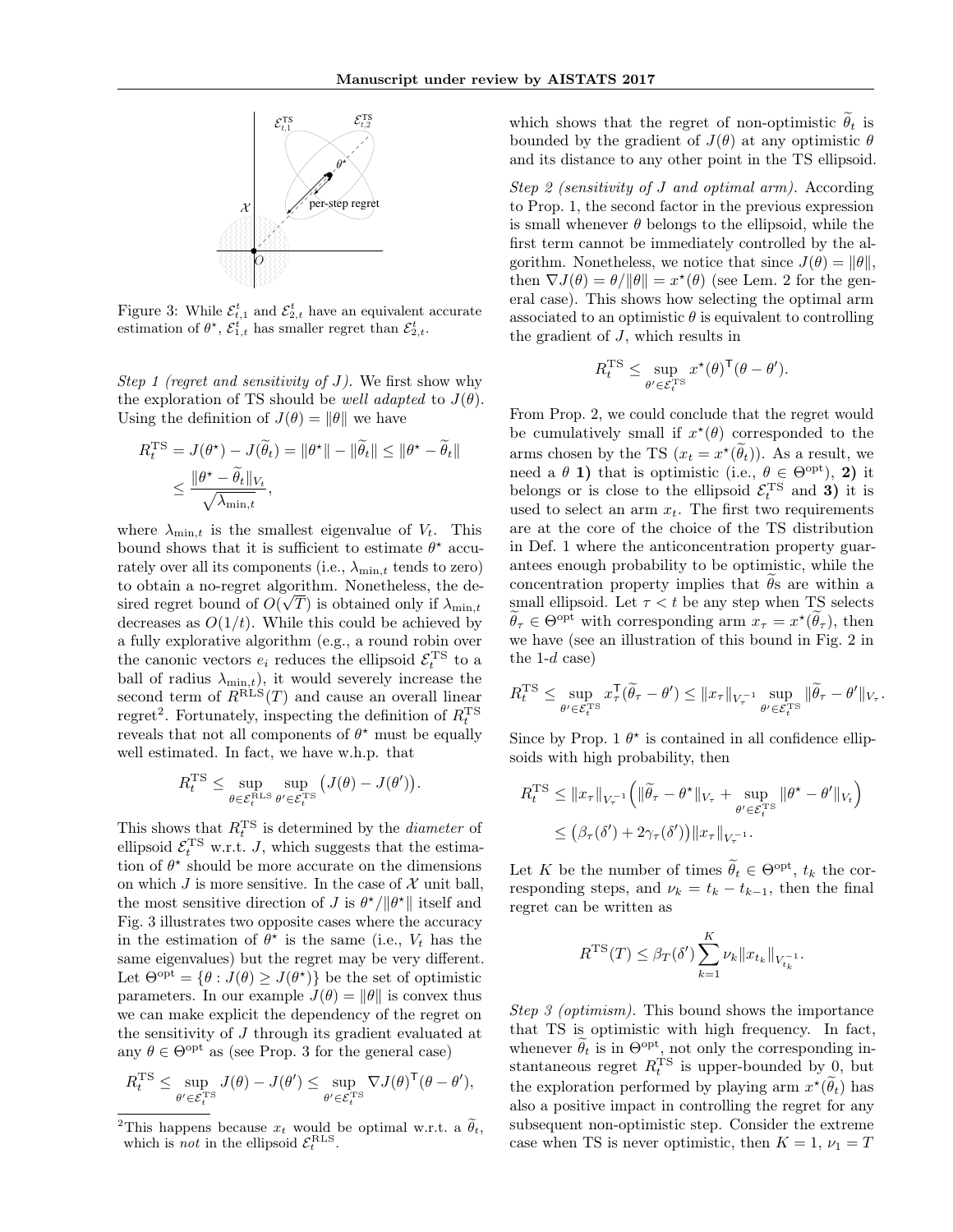and  $R^{TS}(T) = O(T)$ . On the other hand, if TS is optimistic with a constant frequency, then we can easily show that  $R^{TS}(T)$  is bounded by  $\widetilde{O}(\sqrt{T})$ . Consider the case where an optimistic  $\theta$  is chosen with probability p. Since  $\mathbb{E}[\nu_k] = 1/p$ , we can prove that w.h.p.  $R^{TS}(T) \leq \widetilde{O}(1/p\sqrt{T})$  by Cauchy-Schwarz and Prop. 2 applied to  $\sum_{k=1}^K ||x_{t_k}||_V^2$  $\frac{2}{V_{t_k}^{-1}}$ , where  $K \approx T$ . Unfortunately, sampling  $\widetilde{\theta}_t$  from the RLS ellipsoid  $\mathcal{E}_t^{\text{RLS}}$  may have a very small probability of being optimistic (see e.g., Fig. 2, where sampling uniformly in  $\tilde{\mathcal{E}}_t^{\text{RLS}}$  has zero probability to return a  $\widetilde{\theta}_t \in \Theta^{\text{opt}}$ ). For this reason, TS is required to draw  $\widetilde{\theta}_t$  from a distribution *over-sampling* by a factor  $\sqrt{d}$  w.r.t.  $\mathcal{E}_t^{\text{RLS}}$  as in the definition of  $\mathcal{D}^{\text{TS}}$ . This guarantees a fixed probability  $p$  of being optimistic (see Lem. 3) and the final desired regret.

## 5 Formal Proof

In this section we report the main steps of the regret analysis, while we postpone technical lemmas to the supplementary material. We prove the following result.

Theorem 1. Under assumptions 1,2,3, the regret of TS is bounded w.p.  $1 - \delta$  as  $(\delta' = \frac{\delta}{4T})$ 

$$
R(T) \le (\beta_T(\delta') + \gamma_T(\delta')(1 + 2/p))\sqrt{2Td\log(1 + \frac{T}{\lambda})} + \frac{2\gamma_T(\delta')}{p}\sqrt{\frac{8T}{\lambda}\log\frac{4}{\delta}}.
$$
 (8)

As anticipated in introduction, this bound is of order  $\tilde{O}(d^{3/2}\sqrt{T})$  and it entirely matches the result of Agrawal and Goyal [2012b]. The analysis of the regret requires extra care in the definition of the filtrations. While in analyzing  $R^{\mathrm{RLS}}$  we consider all the knowledge up to step  $t$  (i.e., including the sampled parameter  $\tilde{\theta}_t$ ), in  $R^{TS}$  we need to study the randomness of  $\tilde{\theta}_t$  conditional on all the information before sampling  $\eta_t$ . We introduce an additional filtration besides  $\mathcal{F}_t^x$ .

**Definition 2.** We define the filtration  $\mathcal{F}_t$  as the accumulated information up to time t before the sampling procedure, i.e.,  $\mathcal{F}_t = (\mathcal{F}_1, \sigma(x_1, r_2, x_2, \ldots, x_{t-1}, r_{t-1})).$ 

Notice that  $\widehat{\theta}_t$  and  $V_t^{-1}$  are both  $\mathcal{F}_t$  and  $\mathcal{F}_t^x$  adapted, while  $\theta_t$  is a random variable w.r.t.  $\mathcal{F}_t$  and it is fixed when considering  $\mathcal{F}_{t}^{x}$ . Hence we have  $\mathcal{F}_{1} \subset \mathcal{F}_{2} \subset \mathcal{F}_{2}^{x} \subset$  $\mathcal{F}_3 \subset \mathcal{F}_3^x, \ldots$  We are now ready to introduce the high-probability events we use in the rest of the proof.

**Definition 3.** Let  $\delta \in (0,1)$  and  $\delta' = \delta/(4T)$  and  $t \in [1, T]$ . We define  $\widehat{E}_t$  as the event where the RLS estimate concentrates around  $\theta^*$  for all steps  $s \leq t$ , *i.e.*,  $\widehat{E}_t = \{ \forall s \leq t, \|\widehat{\theta}_s - \theta^{\star}\|_{V_s} \leq \beta_s(\delta') \}.$  We also define  $\widetilde{E}_t$  as the event where the sampled parameter  $\widetilde{\theta}_s$  concentrates around  $\widehat{\theta}_s$  for all steps  $s \leq t$ , i.e.,  $\widetilde{E}_t = \left\{ \forall s \leq t, \, \|\widetilde{\theta}_s - \widehat{\theta}_s\|_{V_s} \leq \gamma_s(\delta') \right\}.$ 

Then we have that  $E := E_{\underline{T}} \subset \cdots \subset E_1, E := E_{\underline{T}} \subset$  $\cdots \subset E_1$  and we use  $E_t = E_t \cap E_t$  and  $E = E \cap E$ .

**Lemma 1.** Under Asm. 2, 3 we have  $\mathbb{P}(\widehat{E}\cap\widetilde{E})\geq1-\frac{\delta}{2}$ .

Conditioned on  $\mathcal{F}_t$  and event  $\widehat{E}_t$ , we have  $\theta^* \in \mathcal{E}_t^{\text{RLS}}$ , while on event  $\widetilde{E}_t$  we have  $\widetilde{\theta}_t \in \mathcal{E}_t^{\text{TS}}$ , then we directly bound the regret as

$$
R(T) \leq \sum_{t=1}^{T} \left( J(\theta^*) - J(\widetilde{\theta}_t) \right) \mathbb{1} \{ E_t \}
$$
  
+ 
$$
\sum_{t=1}^{T} \left( x_t^T \widetilde{\theta}_t - x_t^T \theta^* \right) \mathbb{1} \{ E_t \}
$$
  

$$
\leq \sum_{t=1}^{T} R_t^{\text{TS}} \mathbb{1} \{ E_t \} + \sum_{t=1}^{T} R_t^{\text{RLS}} \mathbb{1} \{ E_t \},
$$

w.p.  $1 - \delta/2$ . In the interest of space we only report the formal proof to bound  $R_t^{\text{TS}}$ , while the bound on  $R<sup>RLS</sup>(T)$  and the overall regret is postponed to App. D.

Similar to the sketch in Sect. 4, the proof follows three steps: 1) we use the convexity of  $J$  to upper-bound the regret by its expectation conditioned on being optimistic and to relate it to the gradient of  $J$ , 2) we relate the gradient of J to the arms chosen by TS over time, 3) we show that despite the randomization, TS has a constant probability of being optimistic.

Step 1 (Regret and gradient of  $J(\theta)$ ). On event  $E_t$ ,  $\widetilde{\theta}_t$  belongs to  $\mathcal{E}_t^{\text{TS}}$  and thus

$$
R_t^{\text{TS}} \mathbb{1}\{E_t\} \leq \big(J(\theta^{\star}) - \inf_{\theta \in \mathcal{E}_t^{\text{TS}}} J(\theta)\big) \mathbb{1}\{E_t\}.
$$

Recalling that  $\Theta^{\text{opt}}$  is the set of all optimistic  $\theta$ s, we can bound the previous expression by the expectation over any random choice of  $\tilde{\theta}$  in  $\Theta^{\text{opt}}$ , that is

$$
R_t^{\rm TS}\leq \mathbb{E}\Big[\big(J(\widetilde{\theta})-\inf_{\theta\in\mathcal{E}_t^{\rm TS}}J(\theta)\big)\mathbb{1}\{E_t\}\Big|\mathcal{F}_t,\widetilde{\theta}\in\Theta^{\rm opt}\Big],
$$

where  $\tilde{\theta} = \hat{\theta}_t + \beta_t(\delta') V_t^{-1/2} \eta$  with  $\eta \sim \mathcal{D}^{TS}$  is the TS sampling distribution. We now rely on the following characterization of  $J(\theta)$  (see App. C).

**Proposition 3.** For any set of arm  $X$  satisfying Asm. 1,  $J(\theta) = \sup_x x^{\mathsf{T}} \theta$  has the following properties: 1) J is real-valued as the supremum is attained in  $\mathcal{X}, 2)$  J is convex on  $\mathbb{R}^d$ , 3) J is continuous with continuous first derivative except for a zero-measure set w.r.t. the Lebesgue's measure.

These properties follow from the fact that J is the support function of  $\mathcal X$  and it shows that  $J$  is convex for any arm set  $X$ . As a result, we can directly relate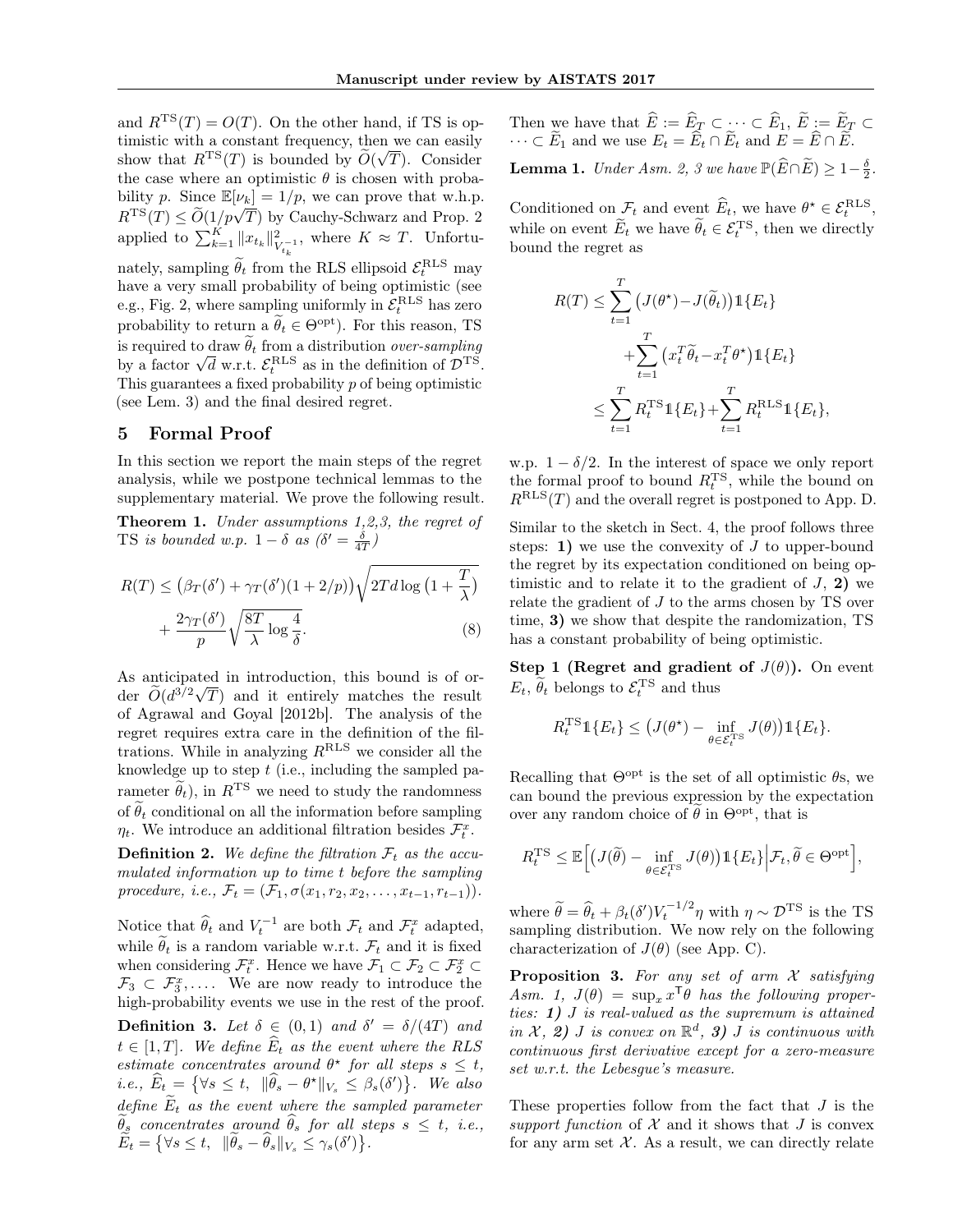$R_t^{\text{TS}}$  to the gradient of J as

$$
\label{eq:RtT} \begin{aligned} &R_t^{\rm TS} \leq \mathbb{E}\Big[\sup_{\theta \in \mathcal{E}_t^{\rm TS}} \nabla J(\widetilde{\theta})^{\sf T}(\widetilde{\theta} - \theta) \mathbbm{1}\{E_t\} \Big| \mathcal{F}_t, \widetilde{\theta} \in \Theta^{\rm opt}\Big] \leq \\ &\mathbb{E}\Big[\| \nabla J(\widetilde{\theta})\|_{V_t^{-1}} \sup_{\theta \in \mathcal{E}_t^{\rm TS}}\|\widetilde{\theta} - \theta\|_{V_t} \mathbbm{1}\{\widetilde{E}_t\} \Big| \mathcal{F}_t, \widetilde{\theta} \in \Theta^{\rm opt}, \widehat{E}_t\Big] \mathbb{P}(\widehat{E}_t), \end{aligned}
$$

where we use Cauchy-Schwarz and we "push" the event  $E_t$  into the conditioning.

Step 2 (From gradient of  $J(\theta)$  to optimal arm  $x^{\star}(\theta)$ ). In the sketch of the proof there was a direct relationship between  $\nabla J(\theta)$  and the optimal arm corresponding to  $\theta$  by direct construction. In the next lemma, we show that this connection is true for any arm set  $\mathcal X$  (proof in App. C).

**Lemma 2.** Under Asm. 1, for any  $\theta \in \mathbb{R}^d$ , we have  $\nabla J(\theta) = x^{\star}(\theta)$  except for a zero-measure set w.r.t. the Lebesgue's measure.

This property strongly connects the exploration of TS to the actual regret. In fact, together with Prop. 2, it implies that selecting the optimal arm associated with any optimistic  $\theta$  is equivalent to reducing the gradient of  $J$  and ultimately the regret  $R_t^{\text{TS}}$ . This motivates the next step where we show that since TS is often optimistic, then the arm  $x_t = x^*(\theta_t)$  contributes to the reduction of the regret.

Step 3 (Optimism). The optimism of TS is a direct consequence of the convexity of J and the fact that the distribution of  $\eta$  is oversampling by a factor  $\sqrt{d}$  w.r.t. the ellipsoid  $\mathcal{E}_t^{\text{RLS}}$  (proof in App. D).

**Lemma 3.** Let  $\Theta_t^{opt} := \{ \theta \in \mathbb{R}^d \downarrow J(\theta) \geq J(\theta^{\star}) \}$  be the set of optimistic parameters and  $\widetilde{\theta}_t = \widehat{\theta}_t + \beta_t(\delta') V_t^{-1/2} \eta$ with  $\eta \sim \mathcal{D}^{TS}$ , then  $\forall t \geq 1$ ,  $\mathbb{P}(\widetilde{\theta}_t \in \Theta^{opt} | \mathcal{F}_t, \widehat{E}_t) \geq p$ .

Let  $f(\widetilde{\theta}_t)$  be an arbitrary non-negative function of  $\widetilde{\theta}_t$ , then we can write the full expectation as

$$
\mathbb{E}[f(\widetilde{\theta}_t)|\mathcal{F}_t, \widehat{E}_t] \geq \mathbb{E}[f(\widetilde{\theta}_t)|\widetilde{\theta}_t \in \Theta^{\mathrm{opt}}, \mathcal{F}_t, \widehat{E}_t] \mathbb{P}(\widetilde{\theta}_t \in \Theta^{\mathrm{opt}}) \geq \mathbb{E}[f(\widetilde{\theta}_t)|\widetilde{\theta}_t \in \Theta^{\mathrm{opt}}, \mathcal{F}_t, \widehat{E}_t] p.
$$

If we define  $f(\tilde{\theta}) = ||x^{\star}(\tilde{\theta})||_{V_t^{-1}} \sup_{\theta \in \mathcal{E}_t^{\text{TS}}} ||\tilde{\theta} \theta \|_{V_t} 1 \{\widetilde{E}_t\}$  and reintegrating the event  $\widehat{E}_t$ , we have

$$
R_t^{\mathrm{TS}} \leq \frac{1}{p} \mathbb{E} \Big[ \Vert x^{\star}(\widetilde{\theta}) \Vert_{V_t^{-1}} \sup_{\theta \in \mathcal{E}_t^{\mathrm{TS}}} \Vert \widetilde{\theta} - \theta \Vert_{V_t} \mathbb{1} \{ E_t \} \Big| \mathcal{F}_t \Big],
$$

where  $1/p$  can be interpreted as the expected time between any two optimistic samples. Since  $\hat{\theta}$  is sampled according to the standard TS sampling distribution, then it belongs to  $\mathcal{E}_t^{\text{TS}}$  and

$$
R_t^{\text{TS}} \leq \frac{1}{p} \mathbb{E} \Big[ \|x^{\star}(\widetilde{\theta})\|_{V_t^{-1}} \sup_{\theta, \theta' \in \mathcal{E}_t^{\text{TS}}} \|\theta' - \theta\|_{V_t} \mathbb{1}\{E_t\} \Big| \mathcal{F}_t \Big]
$$
  

$$
\leq \frac{2\gamma_t(\delta')}{p} \mathbb{E} \Big[ \|x^{\star}(\widetilde{\theta})\|_{V_t^{-1}} \mathbb{1}\{E_t\} \Big| \mathcal{F}_t \Big].
$$



Figure 4: Illustration of the non-optimistic region that could contribute to reduce the regret.

Finally, we can use Azuma's inequality to obtain the final bound

$$
R^{TS}(T) \le \frac{2\gamma_T(\delta')}{p} \sum_{t=1}^T ||x_t||_{V_t^{-1}} + \sqrt{\frac{8T}{\lambda} \log \frac{4}{\delta}},
$$

where  $x_t$  is the actual optimal arm  $x^*(\theta_t)$  selected at time t by TS. The proof is concluded using Cauchy-Schwarz and Prop. 2 to bound  $R^{TS}(T)$  and Prop. 1 to bound  $R^{RLS}(T)$ .

#### 6 Discussion

In this paper we developed an alternative proof for TS in LB with novel insights on the core elements of the algorithm (optimism) and of the structure of the problem (support function  $J(\theta)$ ). In the following, we discuss possible applications of our results and future directions of investigation.

Regularized linear optimization. Our proof holds for any arm set  $X$  and the corresponding constrained optimization problem  $\max_{x \in \mathcal{X}} x^{\mathsf{T}} \theta^*$ . Similarly, we can apply it to any regularized linear optimization problem  $\max_{x \in \mathbb{R}^d} f_{\mu,c}(x;\theta)$ , with  $f_{\mu,c}(x;\theta) = x^{\mathsf{T}} \theta^* + \mu c(x)$ , where  $\mu$  is a constant and  $c(x)$  is an arbitrary penalty function of  $x$  (e.g., norm-regularization). While there always exists a set of of constraints (corresponding to a set of arms  $\mathcal{X}_{c,\mu,\theta^*}$  such that the solution to the constrained and regularized problems coincide, such mapping is often unknown (e.g.,  $c(x) = ||x||_1$ ) and thus TS cannot be run on  $\mathcal{X}_{c,\mu,\theta^*}$  but we need to directly deal with the regularized problem (i.e., sampling  $\theta_t$  and pulling arm  $x_t = \arg \max_x f_{\mu,c}(x; \tilde{\theta}_t)$ . In this case, it can be seen that the three main steps of our proof still hold. In fact (see App. G), 1)  $J(\theta)$  is convex, 2) the gradient of  $J(\theta)$  corresponds to the optimal  $arm x^*(\theta),$  3) Lemma 3 holds unchanged since it relies on the convexity of  $J(\theta)$  and the TS distribution  $\mathcal{D}^{TS}$  is the same. As a result, the regret bound follows. On the other hand, the original proof by Agrawal and Goyal [2012b] could be less readily applied to this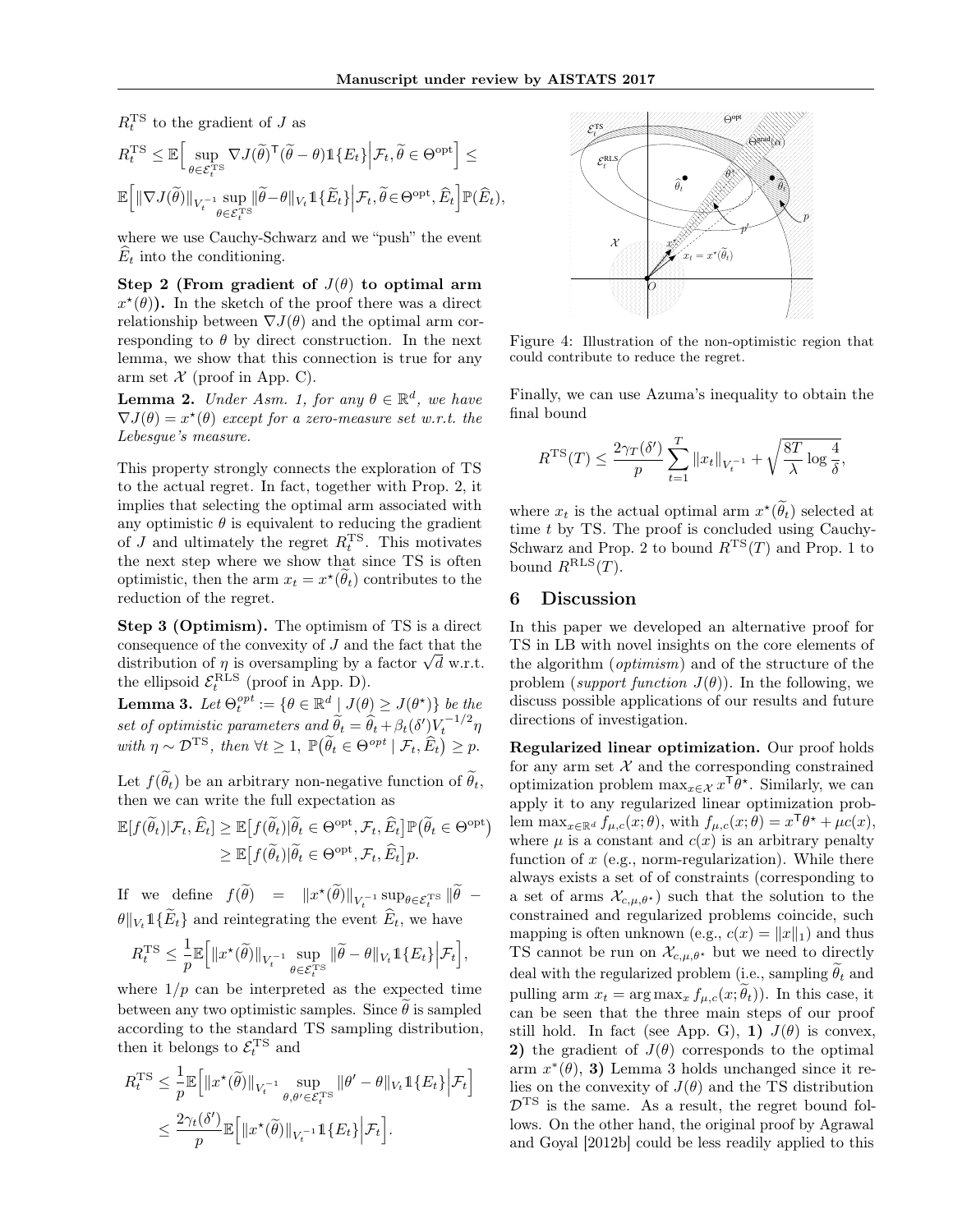case. First notice that the mapping from  $\mu$  and  $c(x)$ to the constrained set  $\mathcal{X}_{c,\mu,\theta^*}$  requires the unknown parameter  $\theta^*$ . This means that if we pass from the regularized problem to the constrained problem at each time step t, we would be working on a set  $\mathcal{X}_{c,\mu,\widetilde{\theta}_t}$  which keeps changing over time. While Agrawal and Goyal [2012b] study the contextual bandit problem where  $\mathcal{X}_t$ changes arbitrarily over time, in this case  $\mathcal{X}_t$  would change in response to  $\theta_t$  itself (i.e., it would not available in advance) and the analysis would bound the per-step regret  $r_t = \max_{x \in \mathcal{X}_{c,\mu,\tilde{\theta}_t}} x^{\mathsf{T}} \theta^* - x_t^{\mathsf{T}} \theta$ , which does not correspond to the desired regret on  $f_{\mu,c}$  (the true optimal arm  $x^*(\theta^*)$  may not even be in  $\mathcal{X}_{c,\mu,\tilde{\theta}_t}$ . Alternatively, we need to formulate a suitable definition of saturated and unsaturated arms for  $f_{\mu,c}(x;\theta)$ , which does not seem trivial and it may require developing a more *ad-hoc* analysis.

Other extensions. Another interesting setting to study is stochastic combinatorial optimization with semi-bandit feedback, where the arm set is the hypercube and each component of the linear combination  $x^{\mathsf{T}}\theta^*$  is observed. While Wen et al. [2015] derived a frequentist regret bound for a UCB-like strategy, only a Bayesian regret analysis for TS is available. Exploiting the fact that combinatorial optimization is a special case of linear optimization, our analysis could be adapted to derive frequentist regret bounds. In Sect. F we show that we can deal with more complex scenarios and we derive the first frequentist regret bound for TS in generalized linear models (GLM). Moreover, we can generalize our proof to the other convex optimization problems  $\max_{x \in \mathcal{X}} f(x, \theta)$ , with linear observations (i.e.,  $y = x^{\mathsf{T}}\theta + \xi$ ). If  $f(x, \theta)$  is convex in  $\theta$ , then  $J(\theta)$  is convex as well, thus enabling the possibility to apply our line of proof. More precisely, the gradient of  $J$  to the arms played by TS should be related (step 2, Lem. 2) and the on-policy prediction error $R^{\mathrm{RLS}}$  measured w.r.t.  $f$  should be bounded (Prop. 1). Whenever these properties are satisfied, the regret result follows. Notice that while the original proof by Agrawal and Goyal [2012b] may be extended to cover some of these problems, its requirements are slightly stronger. In fact, the definition of saturated and unsaturated arms relies on the fact that  $f(x, \hat{\theta}_n)$ concentrates to  $f(x, \theta)$  for any x, while in our case, we only need to bound  $R<sup>RLS</sup>$ , which corresponds to an on-policy error, where prediction errors are measured on the specific arms selected by the algorithm. While this advantage may appear abstract, let consider the reinforcement learning case, where  $f(x, \theta)$  is the value function of a policy x in an environment  $\theta$ . In this case,  $f(x, \theta^*)$  may actually be unbounded for some x (i.e., the policy  $x$  does not control the system) and the definition of saturated/unsaturated arms could not be easily adjusted. This suggests that our proof could

enable covering special RL cases as well. Finally, we remark that defining TS as a randomized algorithm and using convex geometry arguments in its analysis bears a strong resemblance with follow-the-pertubedleader algorithm and its regret analysis in adversarial linear bandit [Abernethy et al., 2015], suggesting that the two approaches may be strongly related.

About optimism and oversampling. As illustrated in Sect. 4, in the current proof optimistic steps allows to bound the regret of non-optimistic steps. Nonetheless, it can be shown that some non-optimistic steps (even very pessimistic!) may indeed be as "informative" as optimistic steps and allow reducing the regret as well. Let consider a minor change in the line of proof, anticipating the use of the convexity of  $J$ , i.e.,

$$
R_t^{\text{TS}} \leq \sup_{\theta \in \mathcal{E}_t^{\text{TS}}} \nabla J(\theta^{\star})^{\text{T}} (\theta^{\star} - \theta) \mathbb{1} \{ E_t \}
$$
  

$$
\leq \| \nabla J(\theta^{\star}) \|_{V_t^{-1}} \gamma_t(\delta') \mathbb{1} \{ E_t \}.
$$

If we sample a  $\tilde{\theta}$  such that the gradient at it  $\nabla J(\tilde{\theta})$ (i.e., which coincides with the corresponding optimal action  $x^*(\tilde{\theta})$  has the same  $V_t^{-1}$ -norm as  $\nabla J(\theta^*)$ , then we could apply the same reasoning as in the original sketch of the proof and bound the regret of any subsequent step. More formally, we can define the set  $\Theta_t^{\text{grad}} = \{ \theta : ||\nabla J(\theta)||_{V_t^{-1}} \geq ||\nabla J(\theta^{\star})||_{V_t^{-1}} \}$  of parameters that have larger gradient than  $\theta^*$ 's. Similar to  $\Theta^{\text{opt}}$ , if the probability of sampling  $\tilde{\theta}$  in  $\Theta_t^{\text{grad}}$  is lower-bounded by a constant  $p'$ , then the proof can be reproduced with exactly the same arguments and result. Even further, we could relax the requirement and define  $\Theta_t^{\text{grad}}(\alpha) = \{ \theta : ||\nabla J(\theta)||_{V_t^{-1}} \ge \alpha ||\nabla J(\theta^*)||_{V_t^{-1}} \},\$  with  $\alpha < 1$ , which would allow even a bigger probability at the cost of an extra constant factor  $\alpha$  in the final regret. As illustrated in Fig. 4, in the case  $\mathcal{X} = \mathbb{R}^d$ ,  $\Theta_t^{\text{grad}}(\alpha)$ corresponds to a cone whose overlap with  $\mathcal{E}^{\text{TS}}$  may actually be even larger than for  $\Theta^{\text{opt}}$ . This illustration shows that the set of useful explorative actions does not necessarily coincide with the set of optimistic parameters and that many more parameters in  $\mathcal{E}^{\mathrm{TS}}$  may contribute to reduce the regret. This may explain the empirical success of TS and it may suggest that the oversampling by a factor  $\sqrt{d}$  to ensure optimism may cover be a too strong requirement. Finally, we remark that a similar optimistic argument is employed by Agrawal and Goyal [2013] in MAB. Nonetheless, in Lemma 2 they prove that the probability of being optimistic increases over time. This may suggest that  $\mathcal{E}^{\text{TS}}$  needs to be only a *constant* fraction bigger than  $\mathcal{E}^{\text{RLS}}$ , since the initial small probability of being optimistic would tend to a constant (or even to 1) later on during the learning process. Whether this argument holds and how to prove it remains an open question.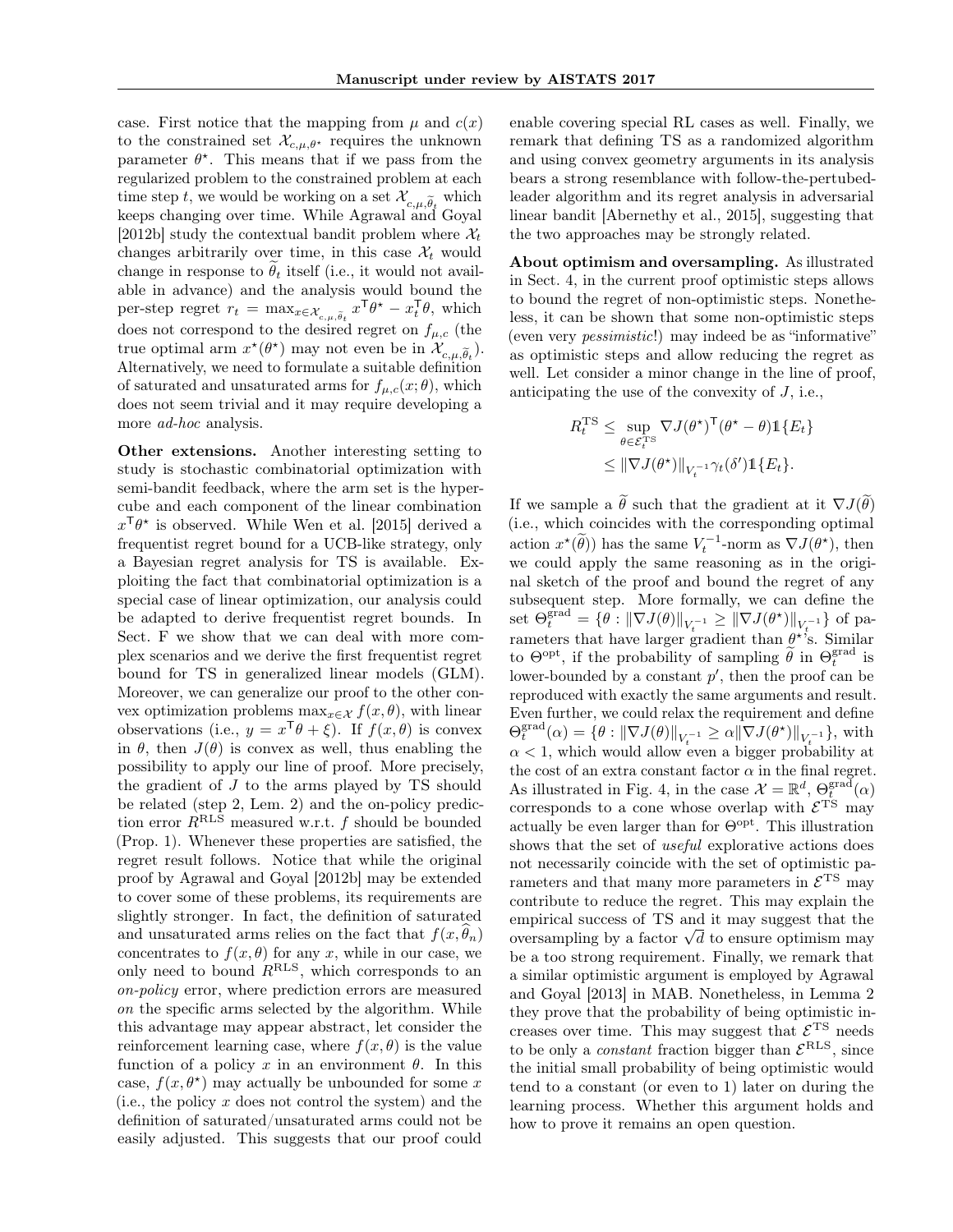#### References

- Yasin Abbasi-Yadkori, Dávid Pál, and Csaba Szepesvári. Improved algorithms for linear stochastic bandits. In Proceedings of the 25th Annual Conference on Neural Information Processing Systems (NIPS), 2011a.
- Yasin Abbasi-Yadkori, Dávid Pál, and Csaba Szepesvári. Online least squares estimation with self-normalized processes: An application to bandit problems. arXiv preprint arXiv:1102.2670, 2011b.
- Jacob D. Abernethy, Chansoo Lee, and Ambuj Tewari. Fighting bandits with a new kind of smoothness. In Advances in Neural Information Processing Systems 28, pages 2197–2205, 2015.
- Rajeev Agrawal. Sample mean based index policies with o(log n) regret for the multi-armed bandit problem. Advances in Applied Probability, 27(4):1054–1078, 1995.
- Shipra Agrawal and Navin Goyal. Analysis of thompson sampling for the multi-armed bandit problem. In *Proceed*ings of the 25th Annual Conference on Learning Theory  $(COLT)$ , 2012a.
- Shipra Agrawal and Navin Goyal. Thompson sampling for contextual bandits with linear payoffs. arXiv preprint arXiv:1209.3352, 2012b.
- Shipra Agrawal and Navin Goyal. Further optimal regret bounds for thompson sampling. In Proceedings of AI&Stats, 2013.
- Peter Auer, Nicolo Cesa-Bianchi, and Paul Fischer. Finitetime analysis of the multiarmed bandit problem. Machine learning, 47(2-3):235–256, 2002.
- Sébastien Bubeck and Nicolò Cesa-Bianchi. Regret analysis of stochastic and nonstochastic multi-armed bandit problems. Foundations and Trends® in Machine Learning, 5 (1):1–122, 2012.
- Sebastien Bubeck and Che-Yu Liu. Prior-free and priordependent regret bounds for thompson sampling. In Advances in Neural Information Processing Systems 26, pages 638–646. 2013.
- Seok-Ho Chang, Pamela C Cosman, and Laurence B Milstein. Chernoff-type bounds for the gaussian error function. Communications, IEEE Transactions on, 59(11): 2939–2944, 2011.
- Olivier Chapelle and Lihong Li. An empirical evaluation of thompson sampling. In Advances in Neural Information Processing Systems 24, pages 2249–2257. 2011.
- Chao-Ping Chen and Feng Qi. Completely monotonic function associated with the gamma functions and proof of wallis' inequality. Tamkang Journal of Mathematics, 36 (4):303–307, 2005.
- Sarah Filippi, Olivier Cappe, Aurélien Garivier, and Csaba Szepesvári. Parametric bandits: The generalized linear case. In Advances in Neural Information Processing Systems 23, pages 586–594, 2010.
- Aditya Gopalan and Shie Mannor. Thompson sampling for learning parameterized markov decision processes. In Proceedings of The 28th Conference on Learning Theory, 2015.
- Emilie Kaufmann, Nathaniel Korda, and Rémi Munos. Thompson sampling: An asymptotically optimal finitetime analysis. In Proceedings of the 23rd International Conference on Algorithmic Learning Theory (ALT 2012), pages 199–213, 2012.
- Nathaniel Korda, Emilie Kaufmann, and Remi Munos. Thompson sampling for 1-dimensional exponential family bandits. In Advances in Neural Information Processing Systems 26, pages 1448–1456, 2013.
- Shengqiao Li. Concise formulas for the area and volume of a hyperspherical cap. Asian Journal of Mathematics and Statistics, 4(1):66–70, 2011.
- Benedict C May, Nathan Korda, Anthony Lee, and David S Leslie. Optimistic bayesian sampling in contextual-bandit problems. The Journal of Machine Learning Research, 13(1):2069–2106, 2012.
- Constantin Niculescu and Lars-Erik Persson. Convex functions and their applications: a contemporary approach. Springer Science & Business Media, 2006.
- Ian Osband and Benjamin Van Roy. Bootstrapped thompson sampling and deep exploration. CoRR, 2015.
- Daniel Russo and Benjamin Van Roy. Learning to optimize via posterior sampling. Math. Oper. Res., 39(4):1221– 1243, 2014.
- Daniel Russo and Benjamin Van Roy. An informationtheoretic analysis of thompson sampling. Journal of Machine Learning Research, 17, 2016.
- Malcolm Strens. A bayesian framework for reinforcement learning. In ICML, pages 943–950, 2000.
- William R Thompson. On the likelihood that one unknown probability exceeds another in view of the evidence of two samples. Biometrika, pages 285–294, 1933.
- Zheng Wen, Branislav Kveton, and Azin Ashkan. Efficient learning in large-scale combinatorial semi-bandits. In Proceedings of the 32nd International Conference on Machine Learning, ICML 2015, pages 1113–1122, 2015.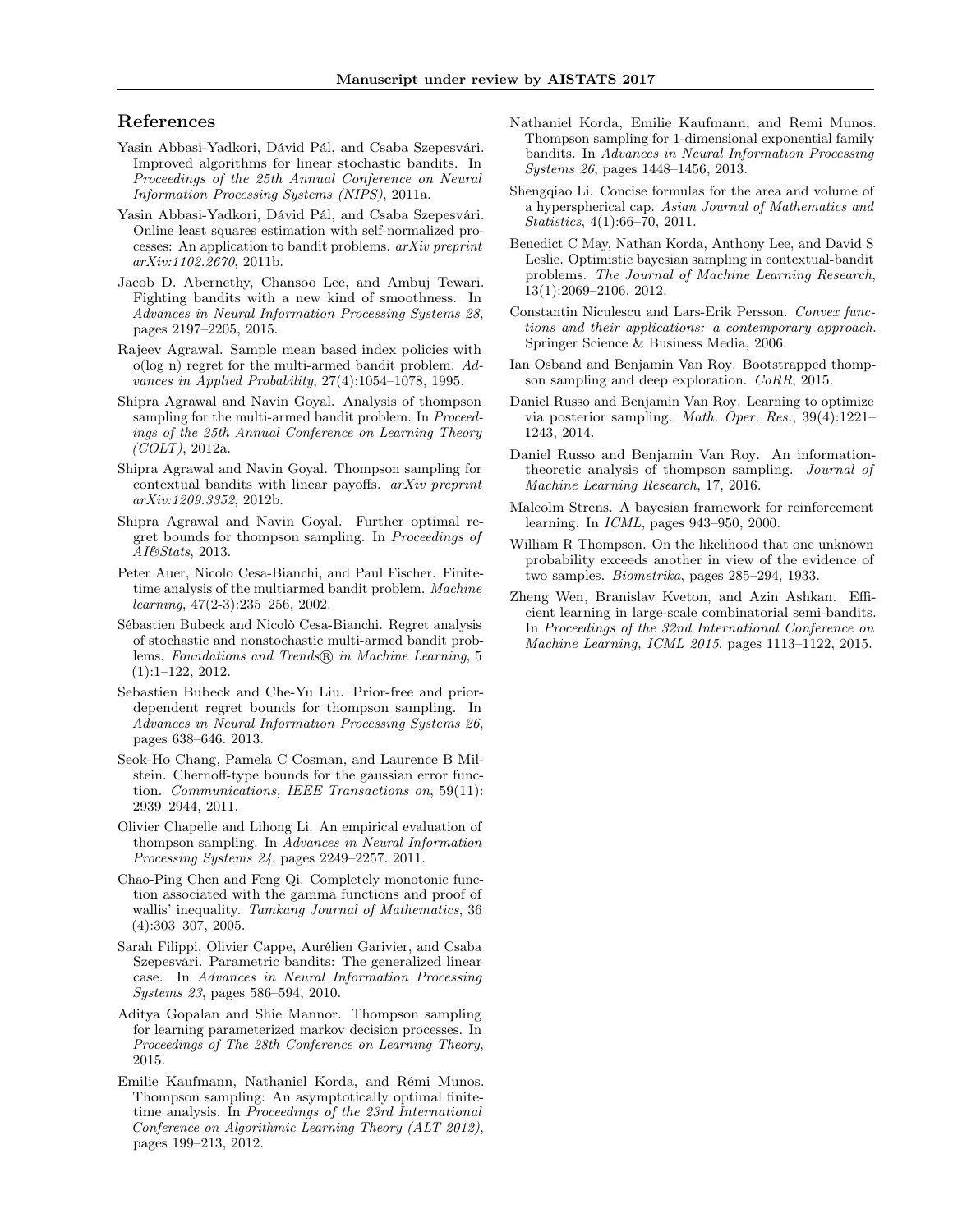# A Examples of TS distributions

Example 1: Uniform distribution  $\eta \sim U_{B_d(0,\sqrt{d})}$ . The uniform distribution satisfies the concentration property with constants  $c = 1$  and  $c' = \frac{e}{d}$  by definition. Since the set  $\{\eta | u^{\mathsf{T}}\eta \geq 1\} \cap B_d(0, \sqrt{d})$  is an hyper-spherical cap for any direction u of  $\mathbb{R}^d$ , the the anti-concentration property is satisfied provided that the ratio between the volume of an hyper-spherical cap of height  $\sqrt{d} - 1$  and the volume of the ball of radius  $\sqrt{d}$  is constant (i.e., independent from d). Using standard geometric results (see Prop. 9), one has that for any vector  $||u|| = 1$ 

$$
\mathbb{P}(u^{\mathsf{T}}\eta \ge 1) = \frac{1}{2}I_{1-\frac{1}{d}}\left(\frac{d+1}{2}, \frac{1}{2}\right),\tag{9}
$$

where  $I_x(a, b)$  is the incomplete regularized beta function. In Prop. 10 we prove that

$$
I_{1-\frac{1}{d}}\left(\frac{d+1}{2},\frac{1}{2}\right) \ge \frac{1}{8\sqrt{6\pi}},
$$

and hence we obtain  $p = \frac{1}{16\sqrt{6\pi}}$ 

Example 2: Gaussian case  $\eta \sim \mathcal{N}(0, I_d)$ . The concentration property comes directly from the Chernoff bound for standard Gaussian random variable together with union bound argument. For any  $\alpha > 0$ , we have

$$
\mathbb{P}(\|\eta\| \le \alpha\sqrt{d}) \ge \mathbb{P}(\forall 1 \le i \le d, |\eta_i| \le \alpha) \ge 1 - d\mathbb{P}(|\eta_i| \ge \alpha).
$$

Standard concentration inequality for Gaussian random variable gives,  $\forall \alpha > 0$ ,

$$
\mathbb{P}(|\eta_i| \ge \alpha) \le 2e^{-\alpha^2/2}.
$$

Plugging everything together with  $\alpha = \sqrt{2 \log \frac{2d}{\delta}}$  gives the desired result with  $c = c' = 2$ . Let  $\eta_i$  be the *i*-th component of  $\eta$  for any  $1 \leq i \leq d$ . Then  $\eta_i \sim \mathcal{N}(0, 1)$ . Since  $\eta$  is rotationally invariant, for any direction u of  $\mathbb{R}^d$ and an appropriate choice of basis, we have  $\mathbb{P}(u^{\mathsf{T}} \eta \geq 1) \geq \mathbb{P}(\eta_1 \geq 1)$ . From standard Gaussian properties (see Thm 2 of Chang et al. [2011]) we have

$$
\mathbb{P}(\eta_1 \ge 1) = \frac{1}{2} \text{erfc}\left(\frac{1}{\sqrt{2}}\right) \ge \frac{1}{4\sqrt{e\pi}}
$$

which ensures the anti-concentration property with  $p = \frac{1}{4\sqrt{e\pi}}$ .

#### B Properties of convex function

**Proposition 4.** Let  $f : \mathbb{R}^d \to \mathbb{R}$  be a convex function and C be a closed convex set of  $\mathbb{R}^d$ . Then, on C, f reaches its maximum on the boundary of  $C$ .

*Proof.* Let's denote as  $int(C)$  and  $bound(C)$  the interior and the boundary of the closed convex set C respectively. Assume that  $\exists x^* \in int(C)$  such that  $f(x^*) > f(x)$  for any  $x \in bound(C)$  and  $f(x^*) \ge f(y)$  for any  $y \in int(C)$ .

Then define  $y = x^* + \epsilon(x^* - x)$  for some  $x \in bound(C)$ . By definition of the open set  $int(C)$ ,  $\exists \epsilon > 0$  such that  $y \in int(C)$ . Moreover,  $x^* \in [y, x]$  e.g.

$$
x^* = (1 - t)x + ty
$$
,  $t = \frac{1}{1 + \epsilon} \in ]0, 1[$ 

Using the convexity of  $f$  on has

$$
f(x^*) \le (1-t)f(x) + tf(y) < (1-t)f(x^*) + tf(y)
$$
  

$$
f(x^*) < f(y)
$$

which is impossible by assumption.

 $\Box$ 

. The contract of the contract of the contract of the contract of  $\Box$  .  $\Box$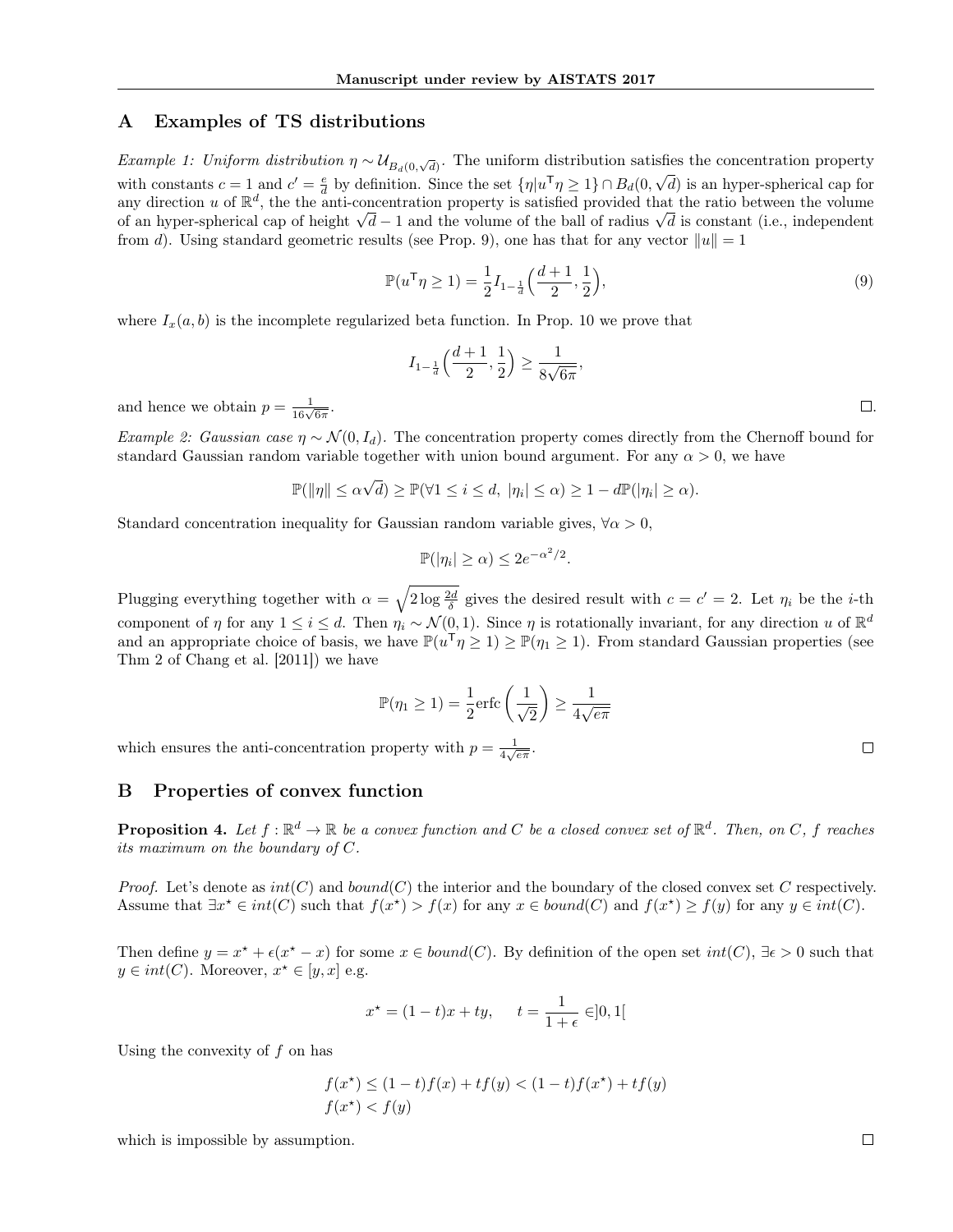**Proposition 5.** Let  $f : \mathbb{R}^d \to \mathbb{R}$  be a convex function. Let  $B_d(0,1)$  be the unit d–dimensional ball and  $S_d(0,1)$ the associated unit sphere.

Given a point  $x \in S_d(0,1)$ , define as  $\mathcal{H}(x)$  the hyperplan tangent to  $B_d(0,1)$  at the point x.  $\mathcal{H}(x)$  split  $\mathbb{R}^d$  into two complementary subspace  $G(x)$  and  $G^{\perp}(x)$  where  $G(x)$  does not contain the unit ball by convention. Then for any  $x^* \in S_d(0,1)$  such that  $f(x^*) \ge f(x)$  for all  $x \in B_d(0,1)$ , one has

$$
\forall y \in \mathcal{G}(x^\star), \quad f(y) \ge f(x^\star)
$$

*Proof.* We first notice that from Proposition 4  $x^*$  is well defined since the maximum is reached on the boundary. The associated subspace  $\mathcal{G}(x^*)$  is then

$$
\mathcal{G}(x^*) := \{ y = x^* + u, u \in \mathbb{R}^d \mid u^{\mathsf{T}} x^* \ge 0 \}.
$$

We want to show that  $f(y) \ge f(x^*)$  for any  $y \in \mathcal{G}(x^*)$ . We introduce the increasing sequence of subspace

$$
\mathcal{G}_n = \left\{ y = x^\star + u, u \in \mathbb{R}^d \mid u^\mathsf{T} x^\star \ge \frac{\|u\|}{2(n-1)} \right\}, \quad n \ge 2.
$$

For any  $y = x^* + u$  in  $\mathcal{G}_n$ , we associate

$$
x = x^* - \frac{1}{2(n-1)} \frac{u}{\|u\|}.
$$

By definition of  $y$  (and hence  $u$ ), we have

$$
||x||^2 = 1 + \frac{1}{2(n-1)}^2 - \frac{1}{2(n-1)||u||} u^{T} x^*
$$
  
=  $1 + \frac{1}{2(n-1)} \left[ \frac{1}{2(n-1)} - \frac{u^{T}}{||u||} x^* \right]$   
\$\leq 1\$,

which means that  $x \in \mathcal{B}_d(0,1)$ . Moreover let  $t = [2(n-1)\|u\| + 1]^{-1}$ ,  $t \in ]0,1[$  one has  $x^* = (1-t)x + ty$ . Since  $x \in \mathcal{B}_d(0,1)$  then

$$
f(x^*) \le (1-t)f(x) + tf(y)
$$
  
\n
$$
\le (1-t)f(x^*) + tf(y)
$$
  
\n
$$
\Rightarrow f(x^*) \le f(y).
$$

Since the statement of the proposition holds for any  $\mathcal{G}_n$ , then we obtain the desired result for  $\mathcal G$  by continuity of f. Let  $y \in \mathcal{G}(x^*)$ ,  $y = x^* + u$ . If  $u^{\mathsf{T}} x^* > 0$ , then  $\exists n \geq 2$  such that  $y \in \mathcal{G}_n$  and the proposition is satisfied. Otherwise, if  $u^{\mathsf{T}} x^* = 0$ , we introduce the sequences  $\{u_n\}$  and  $\{y_n\}$  defined as:

$$
u_n = u + \frac{||u||}{\sqrt{1 - \frac{1}{2(n-1)}}^2} \frac{x^*}{2(n-1)}
$$

$$
= u + \frac{||u_n||}{2(n-1)} x^*,
$$

$$
y_n = x^* + u_n.
$$

By construction,  $y_n \in \mathcal{G}_n$  and  $y_n \to y$  as  $n \to \infty$ . Since the  $f(y_n) \ge f(x^*)$  for any  $n \ge 2$  we obtain the desired result taking the limit since f is continuous as a convex function on  $\mathbb{R}^d$ .

**Theorem 2** (A.D. Alexandrov). Let  $f : \mathbb{R}^d \to \mathbb{R}$  be a convex function, then it is twice differentiable almost everywhere with respect to the Lebesgue's measure.

Proof. This result is an extension of the Rademacher's theorem for convex functions. A proof can be found in Niculescu and Persson [2006], theorem 3.11.2. $\Box$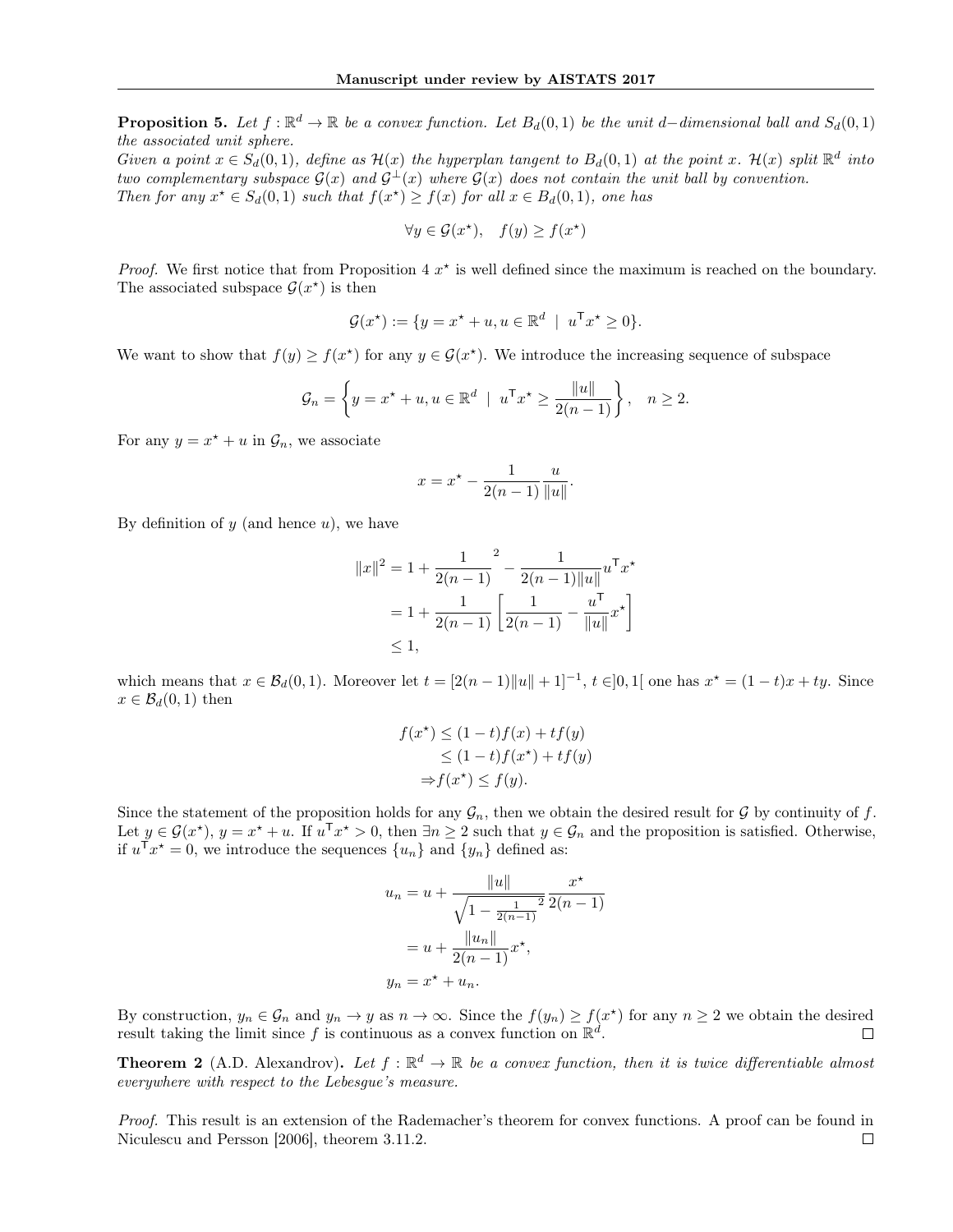# C Properties of support function (proof of Proposition 3 and Lemma 2)

We study the *support function* of a set C, which is a function  $f_C : \mathbb{R}^d \to \mathbb{R}$  such that

$$
f_C(\theta) = \sup_{x \in C} x^{\mathsf{T}} \theta \tag{10}
$$

Those functions are at the core of convex geometry analysis.

**Proposition 6.** Let  $C \subset \mathbb{R}^d$  be a non-empty compact set and  $f_C$  the associated support function. Then,

- 1.  $f_C$  is real-valued and  $\sup_{x \in C} x^{\mathsf{T}} \theta$  is attained in C,
- 2.  $f_C$  is convex,
- 3.  $f_C$  is continuous on  $\mathbb{R}^d$  and twice differentiable almost everywhere with respect to the Lebesgue's measure.
- *Proof.* 1. This comes directly from the compactness of C: since C is bounded, the support function is real-valued and since  $C$  is closed, the supremum is attained in  $C$ ,
	- 2. Let  $\theta_1$ ,  $\theta_2$  two vectors of  $\mathbb{R}^d$ , and  $t \in (0,1)$ . By definition of the supremum, since  $f_C$  is real-valued:

$$
f_C(t\theta_1+(1-t)\theta_2)=\sup_{x\in C}\left(tx^\mathsf{T}\theta_1+(1-t)x^\mathsf{T}\theta_2\right)\le t\sup_{x\in C}x^\mathsf{T}\theta_1+(1-t)\sup_{x\in C}x^\mathsf{T}\theta_2
$$

3. The continuity is consequence of the convexity of  $f_C$  on the open convex set  $\mathbb{R}^d$  and the second order differentiability comes from Alexandrov's theorem 2.

 $\Box$ 

**Proposition 7.** Let  $x(\theta) \in \arg \sup_{x \in C} x^{\mathsf{T}} \theta$ , denote as  $\nabla f_C(\theta)$  and  $\partial f_C(\theta)$  the gradient (when it is uniquely defined) and the sub-gradient of  $f_C$  in  $\theta \in \mathbb{R}^d$ . Then,

- 1. for all  $\theta \in \mathbb{R}^d$ ,  $x(\theta) \in \partial f_C(\theta)$ ,
- 2. their exists a null set N with respect to the Lebesgue's measure such that  $x(\theta) = \nabla f_C(\theta)$  for all  $\theta \in \mathbb{R}^d \setminus \mathcal{N}$ ,
- 3. equivalentely,  $x(\theta) = \nabla f_C(\theta)$  where the equality holds in the sense of the distribution.

*Proof.* Thanks to proposition 6, we know that the supremum is attained in  $x(\theta) \in C$ . Moreover, Alexandrov's theorem guarantee that  $\mathcal N$  is a null-set. Since the sub-gradient is reduced to a singleton where the function is differentiable e.g.  $\partial f_C(\theta) = \{ \nabla f_C(\theta) \}$  for all  $\theta \in \mathbb{R}^d \setminus \mathcal{N}$ , one just need to show to  $x(\theta) \in \partial f_C(\theta)$  for all  $\theta \in \mathbb{R}^d$ . Since  $f_C(\theta) = \max_{x \in C} x^\mathsf{T} \theta$ , their exist at least one  $x(\theta) \in C$  for which the maximum is attained i.e.  $x(\theta)^\mathsf{T} \theta = f_C(\theta)$ . Moreover, for any  $\bar{\theta} \in \mathbb{R}^d$ ,  $f_C(\bar{\theta}) \geq x(\theta)^{\mathsf{T}} \bar{\theta}$  by definition. Therefore,

$$
f_C(\bar{\theta}) - x(\theta)\bar{\theta} \ge 0 := f_C(\theta) - x(\theta)^{\mathsf{T}}\theta
$$
  

$$
f_C(\bar{\theta}) \ge f_C(\theta) + x(\theta)^{\mathsf{T}}(\bar{\theta} - \theta), \quad \forall \bar{\theta} \in \mathbb{R}^d
$$

which is the definition of the sub-gradient.

 $\Box$ 

#### D Regret Proofs

We collect here the main tools that we need to derive the proof. We first recall the Azuma's concentration inequality for super-martingale.

**Proposition 8.** If a super-martingale  $(Y_t)_{t\geq0}$  corresponding to a filtration  $\mathcal{F}_t$  satisfies  $|Y_t - Y_{t-1}| < c_t$  for some constant  $c_t$  for all  $t = 1, ..., T$  then for any  $\alpha > 0$ ,

$$
\mathbb{P}(Y_T - Y_0 \ge \alpha) \le 2e^{-\frac{\alpha^2}{2\sum_{t=1}^T c_t^2}}
$$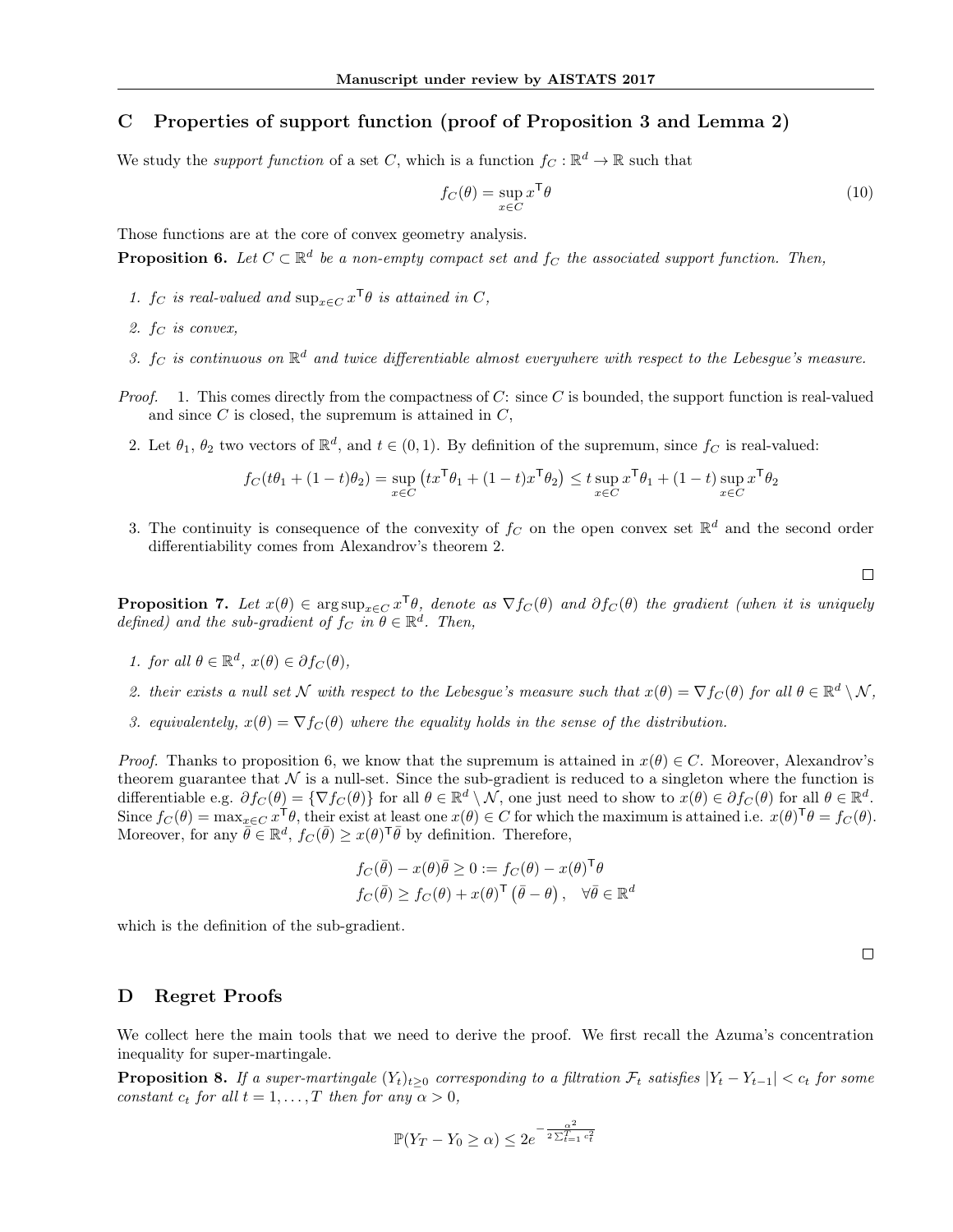

Figure 5: Illustration of the probability of selecting an optimistic  $\widetilde{\theta}_t$ .

Proof of Lemma 1. We first bound the two events separately.

**Bounding**  $\widehat{E}$ **.** This bound is a straightforward application of Proposition 1 together with a union bound argument. Let  $\delta' = \delta/(4T)$ , then

$$
\forall 1 \leq t \leq T, \quad \mathbb{P}\left(\|\widehat{\theta}_t - \theta^{\star}\|_{V_t} \leq \beta_t(\delta')\right) \geq 1 - \delta'
$$
  
from union bound, 
$$
\mathbb{P}\left(\bigcap_{t=1}^T \left\{\|\widehat{\theta}_t - \theta^{\star}\|_{V_t} \leq \beta_t(\delta')\right\}\right) \geq 1 - \sum_{t=1}^T \mathbb{P}\left(\|\widehat{\theta}_t - \theta^{\star}\|_{V_t} \geq \beta_t(\delta')\right)
$$

$$
\Rightarrow \quad \mathbb{P}\left(\bigcap_{t=1}^T \left\{\|\widehat{\theta}_t - \theta^{\star}\|_{V_t} \leq \beta_t(\delta')\right\}\right) \geq 1 - \sum_{t=1}^T \delta'
$$

$$
\Rightarrow \quad \mathbb{P}(\widehat{E}) \geq 1 - T\delta' = 1 - \frac{\delta}{4}.
$$

**Bounding**  $\widetilde{E}$ . This bound comes directly from the concentration property of the TS sampling distribution. From the expression of  $\tilde{\theta}_t = \hat{\theta}_t + \beta_t(\delta') V_t^{-1/2} \eta_t$  where  $\eta_t$  is drawn i.i.d. from  $\mathcal{D}^{TS}$ , we have

$$
\forall 1 \leq t \leq T, \quad \mathbb{P}\left(\|\widetilde{\theta}_t - \widehat{\theta}_t\|_{V_t} \leq \beta_t(\delta')\sqrt{cd\log \frac{c'd}{\delta'}}\right) = \mathbb{P}\left(\|\eta_t\| \leq \sqrt{cd\log \frac{c'd}{\delta'}}\right).
$$

Then from Definition 1, we have

$$
\mathbb{P}\left(\|\eta_t\| \leq \sqrt{cd\log \frac{c'd}{\delta'}}\right) \geq 1-\delta'.
$$

As before, a union bound over the two bounds ensures that

$$
\mathbb{P}(\widetilde{E}) \ge 1 - T\delta' = 1 - \frac{\delta}{4}.
$$

Finally, a union bound argument between the two terms leads to

$$
\mathbb{P}(\widehat{E} \cap \widetilde{E}) \ge 1 - \frac{\delta}{2}.
$$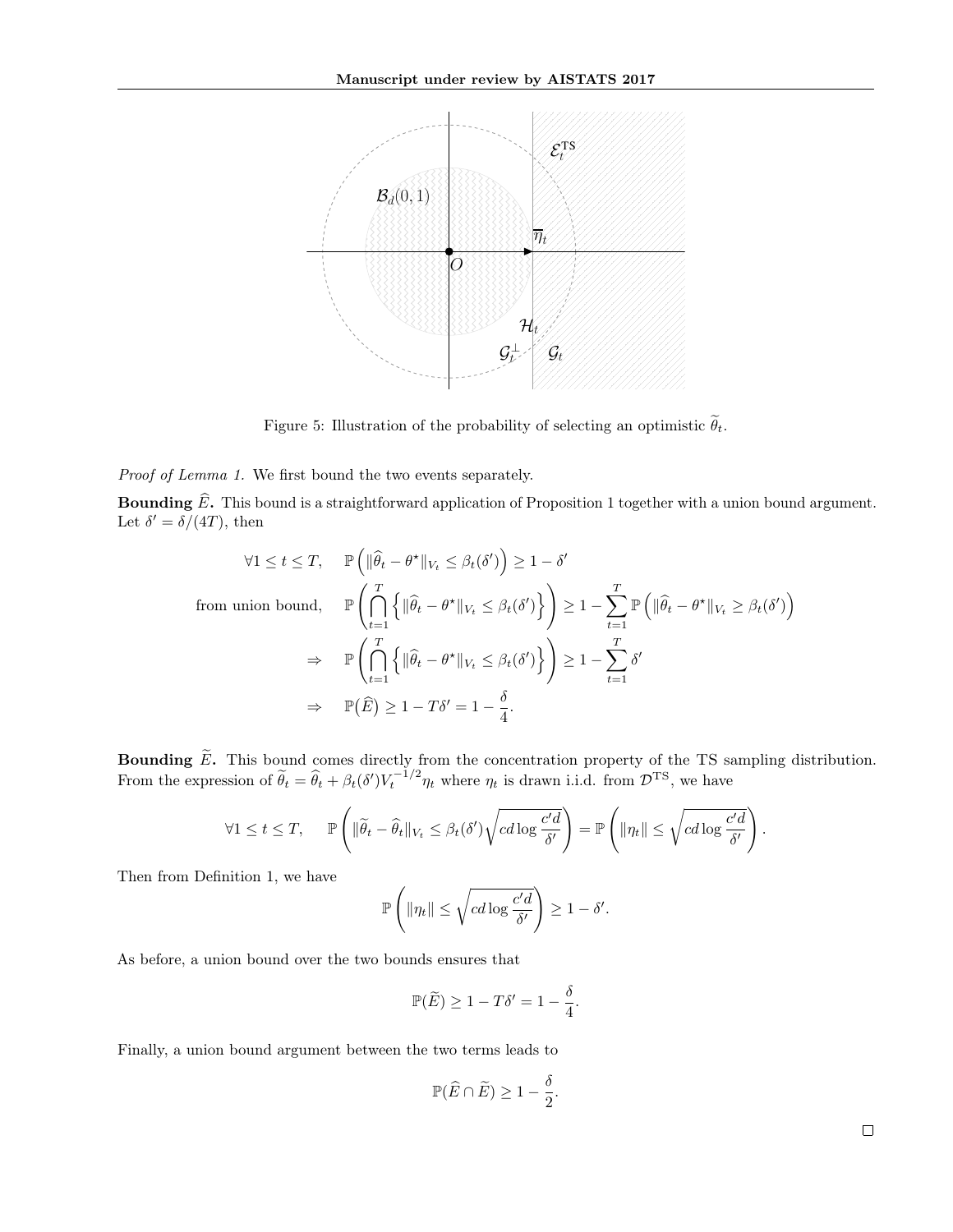*Proof of Lemma 3.* We need to study the probability that a  $\tilde{\theta}$  drawn at time t from the TS sampling distribution is optimistic, i.e.,  $J(\hat{\theta}) \ge J(\theta^*)$ , under event  $\hat{E}_t$ . More formally let

$$
p_t = \mathbb{P}\big(J(\widetilde{\theta}) \ge J(\theta^\star) | \mathcal{F}_t, \widehat{E}_t\big).
$$

Using the definition of  $\widehat{E}_t$  we have that  $\theta^* \in \mathcal{E}_t^{\text{RLS}}$  (i.e., the true parameter vector belongs to the RLS ellipsoid) and then we can replace  $J(\theta^*)$  by the supremum over the ellipsoid as

$$
p_t \geq \mathbb{P}\Big(J(\widetilde{\theta}) \geq \sup_{\theta \in \mathcal{E}_t^{\text{RLS}}} J(\theta)\Big|\mathcal{F}_t, \widehat{E}_t\Big).
$$

By recalling the definition of the TS sampling process, we can write  $\tilde{\theta} = \hat{\theta}_t + \beta_t(\delta')V_t^{-1/2}\eta$ , where  $\eta \sim \mathcal{D}^{TS}$  and for notational convenience, we define the function  $f_t(\eta) = J(\hat{\theta}_t + \beta_t(\delta')V_t^{-1/2}\eta)$ . Let  $\overline{\theta}_t = \arg \sup_{\theta \in \mathcal{E}_t^{\text{RLS}}} J(\theta)$  and  $\overline{\eta}_t$  be the corresponding  $\eta$  (i.e.,  $\overline{\eta}_t$  is such that  $\overline{\theta}_t = \widehat{\theta}_t + \beta_t(\delta')V_t^{-1/2}\overline{\eta}_t$ ). Since the supremum is taken within  $\mathcal{E}_t^{\text{RLS}}$ ,  $\overline{\eta}_t$  belongs to the unit ball (i.e.,  $\overline{\eta}_t \in \mathcal{B}_d(0,1)$ ). As a result, we can rewrite the previous expression as

$$
p_t \geq \mathbb{P}\Big(f_t(\eta) \geq f_t(\overline{\eta}_t)\Big| \mathcal{F}_t, \widehat{E}_t\Big).
$$

Since the function  $f_t$  inherits all the properties of J, notably its convexity in  $\eta$ , we know that the supremum on a convex closed set is reached at least at one point  $\bar{\eta}_t$  and that it belongs to the boundary (see Prop. 4), which in our case corresponds to  $\|\overline{\eta}_t\| = 1$ . Moreover, let  $\mathcal{H}_t(\overline{\eta}_t)$  be the hyperplane tangent to  $\overline{\eta}_t$ .  $\mathcal{H}_t(\overline{\eta}_t)$  splits  $\mathbb{R}^d$  in two complementary subspaces  $\mathcal{G}_t$  and  $\mathcal{G}_t^{\perp}$  where  $\mathcal{G}_t$  does not contain the unit ball by convention. Again, the convexity of  $f_t$  ensures that  $f_t(\eta) \ge f_t(\bar{\eta}_t)$  for all  $\eta \in \mathcal{G}_t$  as proved in Prop. 5. As illustrated in Fig. 5 the probability of being optimistic is now reduced to the probability that  $\eta$  drawn from  $\mathcal{D}^{TS}$  falls into  $\mathcal{G}_t$ , which corresponds to

$$
p_t \geq \mathbb{P}\Big(\eta \in \mathcal{G}_t \Big| \mathcal{F}_t, \widehat{E}_t\Big).
$$

Let  $u_t$  be the vector defining the hyperspace  $\mathcal{H}_t(\overline{\eta}_t)$ , notice that the subspace  $u_t$  is entirely defined by the filtration  $\mathcal{F}_t$  and the event  $E_t$  and it is thus independent from  $\overline{\eta}_t$ . As a result, we finally obtain

$$
p_t \ge \mathbb{P}\Big(u_t^\mathsf{T} \eta \ge 1 \Big| \mathcal{F}_t, \widehat{E}_t\Big) \ge p,
$$

where the last step immediately follows from property 1 of Def. 1 of the TS sampling distribution.  $\Box$ 

*Proof of Theorem 1.* We first bound the two regret terms  $R^{TS}(T)$  and  $R^{RLS}(T)$ .

**Bound on**  $R^{TS}(T)$ . We collect the bounds on each term  $R_t^{TS}$  and obtain

$$
R^{\mathrm{TS}}(T) \le \sum_{t=1}^{T} R_t^{\mathrm{TS}} \mathbb{1}\{E_t\} \le \frac{2\gamma_T(\delta')}{p} \sum_{t=1}^{T} \mathbb{E}\big[\|x^\star(\widetilde{\theta})\|_{V_t^{-1}}|\mathcal{F}_t\big].\tag{11}
$$

Since this term contains an expectation, we cannot directly apply Proposition 2 and we first need to rewrite to the total regret  $R^{TS}(T)$  as

$$
R^{TS}(T) \le \frac{2\gamma_T(\delta')}{p} \bigg( \sum_{t=1}^T \|x_t\|_{V_t^{-1}} + \underbrace{\sum_{t=1}^T \left( \mathbb{E} \big[ \|x^*(\tilde{\theta})\|_{V_t^{-1}} | \mathcal{F}_t \big] - \|x_t\|_{V_t^{-1}} \right)}_{R_2^{TS}} \bigg). \tag{12}
$$

From Prop. 2, the first term is bounded as,

$$
\sum_{t=1}^T \|x_t\|_{V_t^{-1}} \le \sqrt{T} \bigg( \sum_{t=1}^T \|x_t\|_{V_t^{-1}}^2 \bigg)^{1/2} \le \sqrt{2T d \log \big( 1 + \frac{T}{\lambda} \big)}.
$$

We now proceed applying Azuma inequality 8 to the second term which is a martingale by construction. Under assumption 1,  $||x_t|| \le 1$  for all  $t \ge 1$ , so since  $V_t^{-1} \le \frac{1}{\lambda}I$  one gets,

$$
\mathbb{E}\big[\|x^\star(\widetilde{\theta})\|_{V_t^{-1}}|\mathcal{F}_t\big]-\|x_t\|_{V_t^{-1}}\leq \frac{2}{\sqrt{\lambda}},\quad \ \, a.s.
$$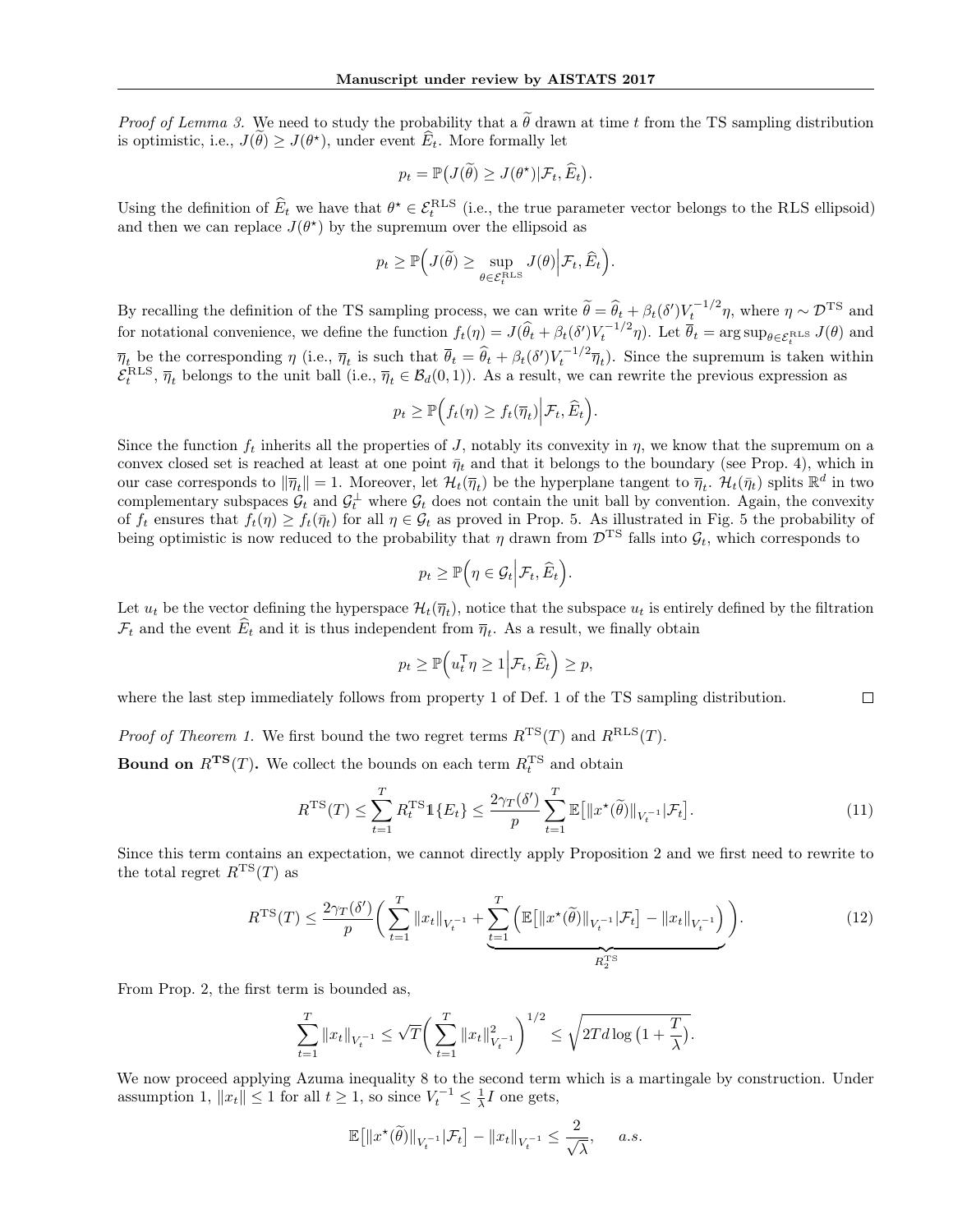This provides an upper-bound on each element of  $R_2^{\text{TS}}$  which holds with probability at least  $1-\frac{\delta}{2}$  as

$$
R^{\rm TS}_2 \leq \sqrt{\frac{8T}{\lambda} \log \frac{4}{\delta}}.
$$

**Bound on**  $R^{RLS}(T)$ . The bound on  $R^{RLS}$  is derived as previous results in [Abbasi-Yadkori et al., 2011b, Agrawal and Goyal, 2012b]. We decompose the term in a sampling prediction error and a RLS prediction error as follow

$$
R^{\mathrm{RLS}}(T) \leq \sum_{t=1}^{T} |x_t^\mathsf{T}(\widetilde{\theta}_t - \widehat{\theta}_t)| \mathbb{1}\{E_t\} + \sum_{t=1}^{T} |x_t^\mathsf{T}(\widehat{\theta}_t - \theta^\star)| \mathbb{1}\{E_t\}
$$

By definition of the concentration event  $E_t$ ,

$$
|x_t^\mathsf{T}(\widetilde{\theta}_t - \widehat{\theta}_t)| \mathbb{1}\{E_t\} \leq ||x_t||_{V_t^{-1}} \gamma_t(\delta'), \quad |x_t^\mathsf{T}(\widehat{\theta}_t - \theta^\star)| \mathbb{1}\{E_t\} \leq ||x_t||_{V_t^{-1}} \beta_t(\delta'),
$$

so from proposition 2,

$$
RRLS(T) \le (\beta_T(\delta') + \gamma_T(\delta'))\sqrt{2Td \log\left(1 + \frac{T}{\lambda}\right)}.
$$
\n(13)

Final bound. We finally plug everything together since from lemma 1 the concentration event holds with probability at least  $1 - \frac{\delta}{2}$ . Using the bound on  $R^{TS}(T)$  and a union bound argument one obtains the desired result which holds with probability at least  $1 - \delta$ .  $\Box$ 

#### E Hyperspherical cap and beta function

**Proposition 9.** Let  $V_d(R)$  be the volume of the d–dimensional ball of radius R and let  $V_d^{cap}(h)$  the volume of the hyperspherical cap of heigh  $h = R - r > 0$ . Then,

$$
V^{cap}_{d}(h) = \frac{1}{2} V_d(R) I_{1-(\frac{r}{R})^2} \left( \frac{d+1}{2}, \frac{1}{2} \right)
$$

where  $I_x(a, b)$  is the incomplete regularized beta function.

Proof. The proof can be found in Li [2011].

**Proposition 10.** Let  $I_x(a, b)$  is the incomplete regularized beta function,

$$
\forall d\geq 2, \quad I_{1-\frac{1}{d}}\left(\frac{d+1}{2},\frac{1}{2}\right)\geq \frac{1}{8\sqrt{6\pi}}
$$

*Proof.* The incomplete regularized beta function can be expressed in terms of the beta function  $B(a, b)$  and the incomplete beta function  $B_x(a, b)$  where

$$
B_x(a,b) = \int_0^x t^{a-1} (1-t)^{b-1} dt
$$
  
\n
$$
B(a,b) = B_1(a,b)
$$
  
\n
$$
I_x(a,b) = \frac{B_x(a,b)}{B(a,b)}
$$

Hence we seek for a lower bound on  $B_{1-\frac{1}{d}}\left(\frac{d+1}{2}+\frac{1}{2}\right)$  and an upper bound for  $B\left(\frac{d+1}{2}+\frac{1}{2}\right)$ .

 $\Box$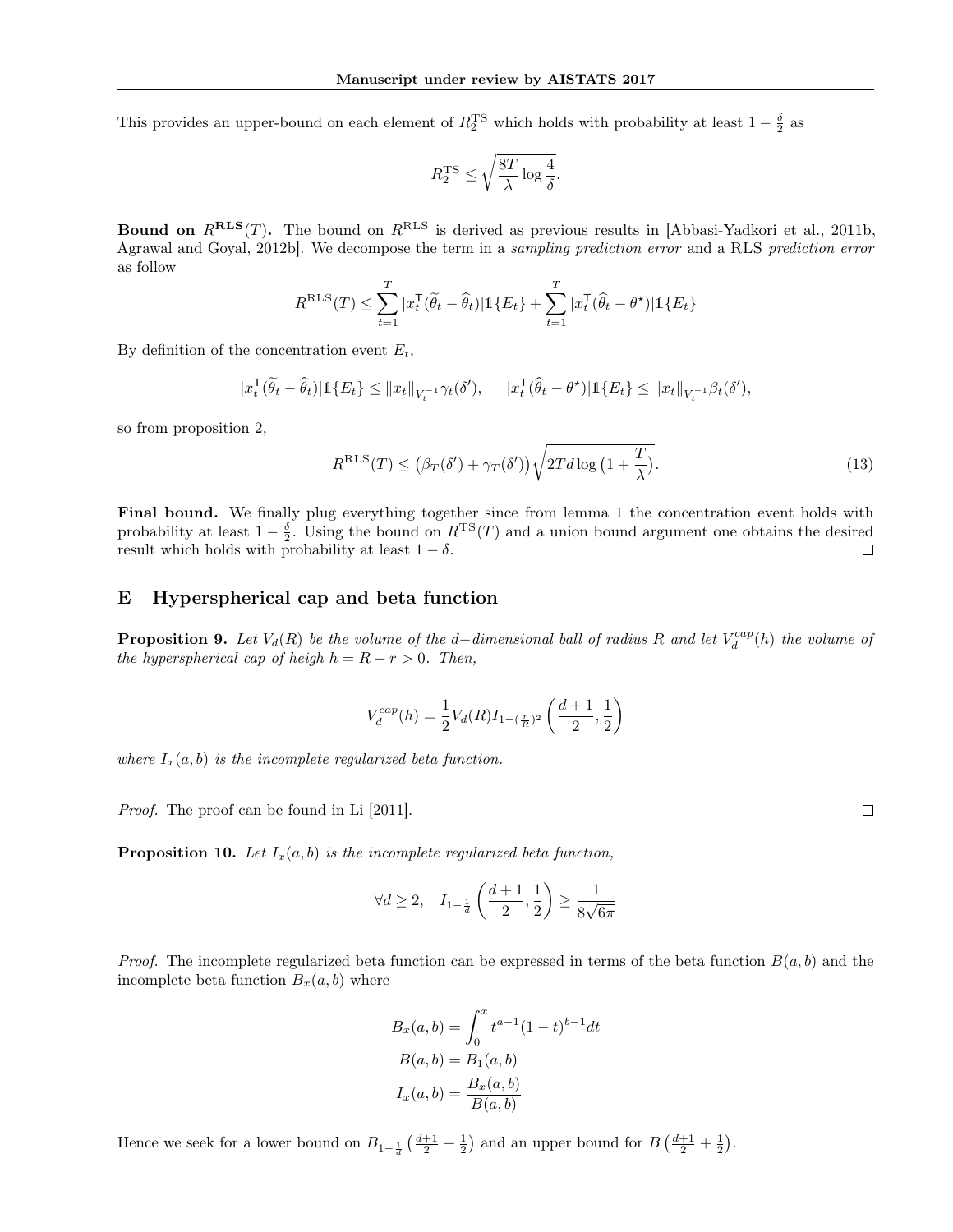1. Let first find an lower bound for the incomplete beta function. Since  $t \to t^{\frac{d-1}{2}}(1-t)^{-1/2}$  is positive and increasing on [0, 1], for any  $d \geq 2$ ,

$$
B_{1-\frac{1}{d}}\left(\frac{d+1}{2},\frac{1}{2}\right) \ge \int_{1-\frac{3}{2d}}^{1-\frac{d}{2}} t^{\frac{d-1}{2}} (1-t)^{-1/2} dt
$$
  

$$
\ge \frac{1}{2d} \left(\frac{3}{2d}\right)^{-1/2} (1-\frac{3}{2d})^{\frac{d-1}{2}}
$$
  

$$
\ge \frac{1}{\sqrt{6d}} (1-\frac{3}{2d})^{\frac{d-1}{2}}
$$
  

$$
\ge \frac{1}{\sqrt{6d}} (1-\frac{3}{2d})^{\frac{d}{2}}
$$

From the increasing property of  $x \to (1 - \frac{\alpha}{x})^x$  for any  $\alpha < 1$  the sequence  $\left\{ (1 - \frac{3}{2d})^{\frac{d}{2}} \right\}$ is increasing and  $d\geq 2$ 

$$
B_{1-\frac{1}{d}}\left(\frac{d+1}{2},\frac{1}{2}\right)\geq \frac{1}{\sqrt{6d}}(1-\frac{3}{2\times 2})^{\frac{2}{2}}=\frac{1}{4\sqrt{6d}}
$$

2. Now we seek for an upper bound for  $B\left(\frac{d+1}{2}+\frac{1}{2}\right)$ . Since  $B(a,b)=\frac{\Gamma(a)\Gamma(b)}{\Gamma(a+b)}$  one has:

$$
B\left(\frac{d+1}{2} + \frac{1}{2}\right) = \frac{\Gamma\left(\frac{1}{2}\right)\Gamma\left(\frac{d+1}{2}\right)}{\Gamma\left(\frac{d}{2} + 1\right)} = \sqrt{\pi} \frac{\Gamma\left(\frac{d+1}{2}\right)}{\Gamma\left(\frac{d}{2} + 1\right)}
$$

From Chen and Qi [2005] we have the following inequalities for the gamma function  $\forall n \geq 1$ :

$$
\frac{\Gamma(n+1/2)}{\Gamma(n+1)} \le (n+1/4)^{-1/2}
$$

$$
\frac{\Gamma(n+1/2)}{\Gamma(n+1)} \ge (n+4/\pi-1)^{-1/2}
$$

Together with  $\Gamma(x+1) = x\Gamma(x)$  and treating separately cases where d is even or not, one gets  $\forall d \geq 2$ 

$$
\frac{\Gamma\left(\frac{d+1}{2}\right)}{\Gamma\left(\frac{d}{2}+1\right)} \le \frac{2}{\sqrt{d}}
$$

3. Using the obtained upper and lower bound we get:

$$
I_{1-\frac{1}{d}}\left(\frac{d+1}{2},\frac{1}{2}\right) \ge \frac{\sqrt{d}}{2\sqrt{\pi} \times 4\sqrt{6d}} \ge \frac{1}{8\sqrt{6\pi}}
$$

 $\Box$ 

## F Generalized Linear Bandit

We present here how to apply our derivation to the generalized linear bandit (GLM) problem of Filippi et al. [2010]. The regret bound is obtained by basically showing that the GLM problem can be reduced to studying the linear case.

The setting. Let  $\mathcal{X} \subset \mathbb{R}^d$  be an arbitrary (finite or infinite) set of arms. Every time an arm  $x \in \mathcal{X}$  is pulled, a reward is generated as  $r(x) = \mu(x^{\mathsf{T}}\theta^*) + \xi$ , where  $\mu$  is the so-called *link function*,  $\theta^* \in \mathbb{R}^d$  is a fixed but unknown parameter vector and  $\xi$  is a random zero-mean noise. The value of an arm  $x \in \mathcal{X}$  is evaluated according to its expected reward  $\mu(x^{\mathsf{T}}\theta^*)$  and for any parameter  $\theta \in \mathbb{R}^d$  we denote the optimal arm and its optimal value as

$$
x^{\star}(\theta) = \arg \max_{x \in \mathcal{X}} \mu(x^{\mathsf{T}}\theta), \qquad J^{\text{GLM}}(\theta) = \sup_{x \in \mathcal{X}} \mu(x^{\mathsf{T}}\theta). \tag{14}
$$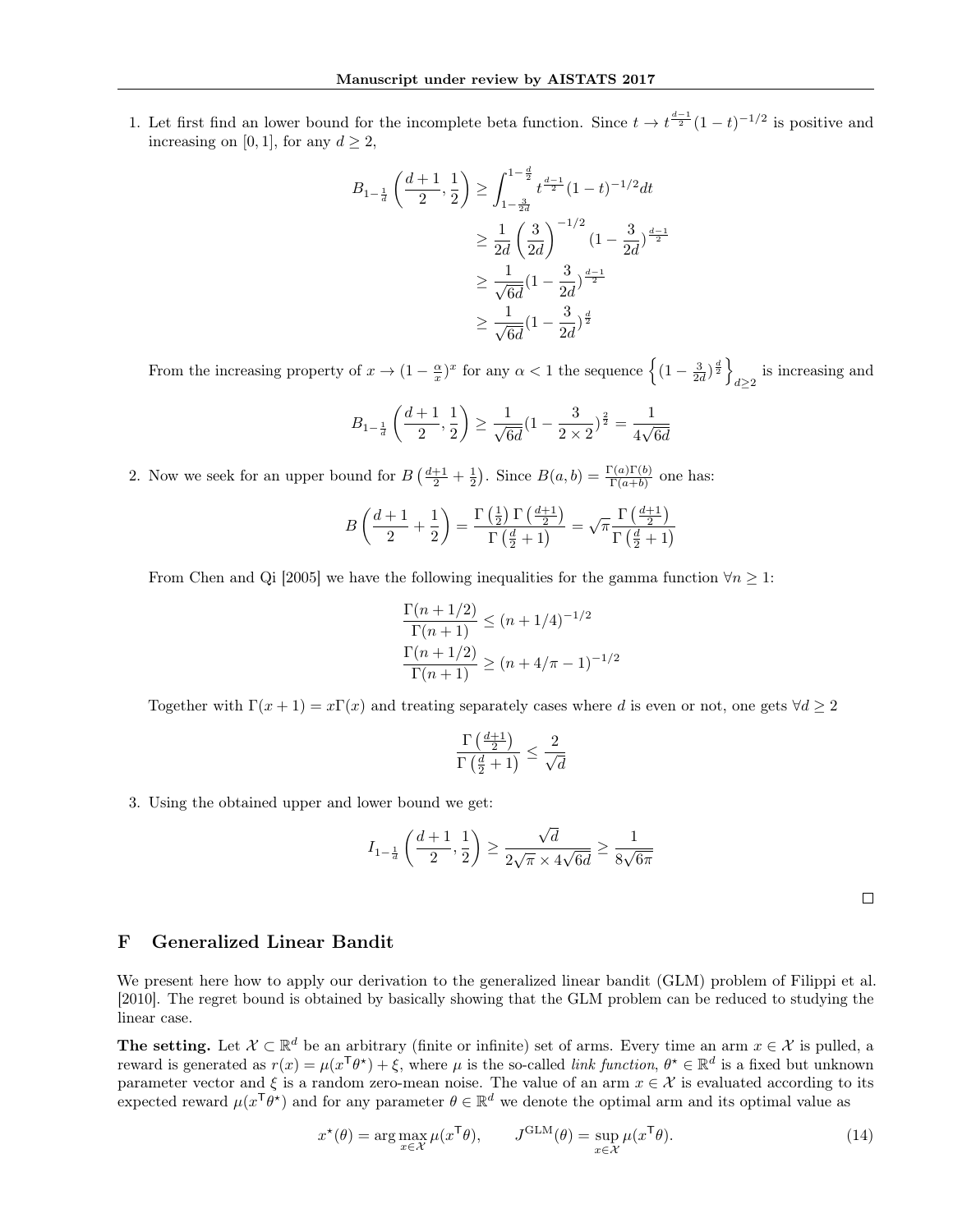Then  $x^* = x^*(\theta^*)$  is the optimal arm associated with the true parameter  $\theta^*$  and  $J^{GLM}(\theta^*)$  its optimal value. At each step t, a learner chooses an arm  $x_t \in \mathcal{X}$  using all the information observed so far (i.e., sequence of arms and rewards) but without knowing  $\theta^*$  and  $x^*$ . At step t, the learner suffers an *instantaneous regret* corresponding to the difference between the expected rewards of the optimal arm  $x^*$  and the arm  $x_t$  played at time t. The objective of the learner is to minimize the *cumulative regret* up to a finite step  $T$ ,

$$
R^{\text{GLM}}(T) = \sum_{t=1}^{T} \left( \mu(x^{\star, \mathsf{T}} \theta^{\star}) - \mu(x_t^{\mathsf{T}} \theta^{\star}) \right). \tag{15}
$$

Assumptions. The assumptions associated with this more general problem are the same as in the linear bandit problem plus one regarding the link function. Formally, we require assumption 1, 2 and 3 and add:

**Assumption 4** (link function). The link function  $\mu : \mathbb{R} \to \mathbb{R}$  is continuously differentiable, Lipschitz with constant  $k_{\mu}$  and such that  $c_{\mu} = \inf_{\theta \in \mathbb{R}^d, x \in \mathcal{X}} (x^{\mathsf{T}}\theta) > 0.$ 

**Technical tools.** Let  $(x_1, \ldots, x_t) \in \mathcal{X}^t$  be a sequence of arms and  $(r_2, \ldots, r_{t+1})$  be the corresponding observed (random) rewards, then the unknown parameter  $\theta^*$  can be estimated by GLM estimator. Following Filippi et al. [2010] one gets, for any regularization parameter  $\lambda \in \mathbb{R}^+$ ,

$$
\hat{\theta}_t^{\text{GLM}} = \arg \min_{\theta \in \mathbb{R}^d} \|\sum_{s=1}^{t-1} (r_{s+1} - \mu(x_s^{\mathsf{T}} \theta)) x_s\|_{V_t^{-1}}^2,\tag{16}
$$

where  $V_t$  is the same design matrix as in the linear case. Similar to Prop. 1, we have a concentration inequality for the GLM estimate.

**Proposition 11** (Prop. 1 in appendix.A in Filippi et al. [2010]). For any  $\delta \in (0,1)$ , under assumptions 1, 2, 3 and 4, for any  $\mathcal{F}_t^x$ -adapted sequence  $(x_1,\ldots,x_t,\ldots)$ , the prediction returned by the GLM estimator  $\hat{\theta}_t^{GLM}$  (Eq. 16) is such that for any fixed  $t \geq 1$ ,

$$
\|\widehat{\theta}_t^{GLM} - \theta^\star\|_{V_t} \le \frac{\beta_t(\delta)}{c_\mu},\tag{17}
$$

and

$$
\forall x \in \mathbb{R}^d, \quad \|\mu(x^{\mathsf{T}} \widehat{\theta}_t^{GLM}) - \mu(x^{\mathsf{T}} \theta^{\star})\| \le \frac{k_{\mu} \beta_t(\delta)}{c_{\mu}} \|x\|_{V_t^{-1}},
$$
\n
$$
\|x^{\mathsf{T}} \widehat{\theta}_t^{GLM} - x^{\mathsf{T}} \theta^{\star}\| \le \frac{\beta_t(\delta)}{c_{\mu}} \|x\|_{V_t^{-1}},
$$
\n
$$
(18)
$$

with probability  $1 - \delta$  (w.r.t. the noise sequence  $\{\xi_t\}_t$  and any other source of randomization in the definition of the sequence of arms), where  $\beta_t(\delta)$  is defined as in Eq. 5.

The Asm. 4 on the link function together with the properties of the GLM estimator implies the following:

- 1. since the first derivative is strictly positive,  $\mu$  is strictly increasing and  $x^*(\theta) = \arg \max_{x \in \mathcal{X}} x^{\mathsf{T}} \theta$  so we retrieve the optimal arm of the linear case (and the support function),
- 2. the concentration inequality of the GLM estimate involves the same ellipsoid as for the RLS (multiplied by a factor  $\frac{1}{c_{\mu}}$ ).

These two facts suggest to use then exactly the same TS algorithm as for the linear case (with a  $\beta$  multiplied by a factor  $\frac{1}{c_{\mu}}$ ).

**Sketch of the proof.** From the previous comments, making use of the property of  $\mu$ , one just need to reduce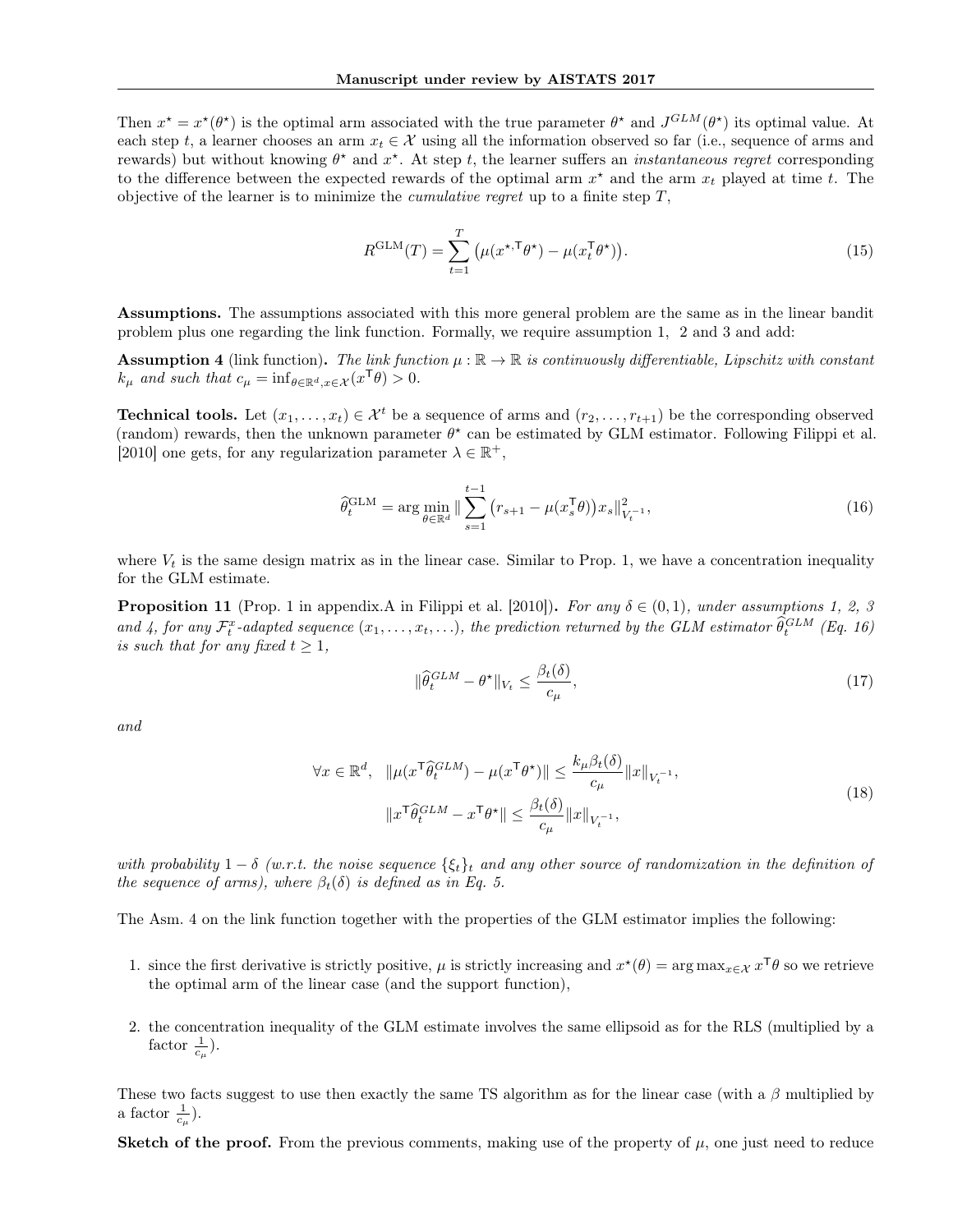the GLM case to the standard linear case.

$$
R^{\text{GLM}}(T) = \sum_{t=1}^{T} (\mu(x^{\star}\theta^{\star}) - \mu(x_t^{\top}\theta^{\star})),
$$
  
\n
$$
= \sum_{t=1}^{T} (\mu(x^{\star}\theta^{\star}) - \mu(x_t^{\top}\tilde{\theta}_t)) + \sum_{t=1}^{T} (\mu(x_t^{\top}\tilde{\theta}_t) - \mu(x_t^{\top}\theta^{\star}))
$$
  
\n
$$
\leq \sum_{t=1}^{T} (\mu(x^{\star}\theta^{\star}) - \mu(x_t^{\top}\tilde{\theta}_t)) + \sum_{t=1}^{T} k_{\mu} ||x||_{V_t^{-1}} ||\tilde{\theta}_t - \theta^{\star}||_{V_t}.
$$

The second term is bounded exactly as  $R^{RLS}(T)$ . To bound the first one, we make use of the fact that

$$
\mu(x^{\star}\theta^{\star}) - \mu(x_t^{\top}\tilde{\theta}_t) \le k_{\mu}(J(\theta^{\star}) - J(\tilde{\theta}_t)), \quad \text{if } J(\theta^{\star}) - J(\tilde{\theta}_t) \ge 0,
$$
  

$$
\mu(x^{\star}\theta^{\star}) - \mu(x_t^{\top}\tilde{\theta}_t) \le c_{\mu}(J(\theta^{\star}) - J(\tilde{\theta}_t)), \quad \text{otherwise.}
$$

Following the proof of the linear case, with high probability, for all  $t \geq 1$ ,

$$
J(\theta^*) - J(\tilde{\theta}_t) \leq \frac{2\gamma_t(\delta')}{c_\mu p} \mathbb{E} \big( \|x_t\|_{V_t^{-1}} | \mathcal{F}_t \big).
$$

Since the r.h.s is strictly positive one can bound the first part of the regret, independently of the sign by,

$$
\sum_{t=1}^T \left( \mu(x^{\star} \theta^{\star}) - \mu(x_t^{\top} \tilde{\theta}_t) \right) \leq \frac{2k_{\mu} \gamma_T(\delta')}{c_{\mu} p} \sum_{t=1}^T \mathbb{E} \left( ||x_t||_{V_t^{-1}} | \mathcal{F}_t \right).
$$

Finally, the same proof as in the linear case leads to the following bound for the Generalized Linear Bandit regret. **Lemma 4.** Under assumptions 1,2,3 and 4, the cumulative regret of TS over T steps is bounded as

$$
R^{GLM}(T) \le \frac{k_{\mu}}{c_{\mu}} \left(\beta_{T}(\delta') + \gamma_{T}(\delta')\left(1 + 2/p\right)\right) \sqrt{2T d \log\left(1 + \frac{T}{\lambda}\right)} + \frac{2k_{\mu}\gamma_{T}(\delta')}{pc_{\mu}} \sqrt{\frac{8T}{\lambda} \log\frac{4}{\delta}}
$$
(19)

with probability  $1 - \delta$  where  $\delta' = \frac{\delta}{4T}$ .

# G Regularized Linear Optimization

We consider here the Regularized Linear Optimization (RLO) problem as an extension of the Linear Bandit problem. Given a set of arms  $\mathcal{X} \subset \mathbb{R}^d$  and an unknown parameter  $\theta^* \in \mathbb{R}^d$ , a learner aims at each time step  $t = 1, \ldots, T$  to select action  $x_t \in \mathcal{X}$  which maximizes its associated reward  $x_t^{\mathsf{T}} \theta^* + \mu c(x_t)$  where  $\mu$  is a known constant and  $c$  an arbitrary (yet known) real-valued function. Whenever arm  $x$  is pulled, the learner receives a noisy observation  $y = x^{\mathsf{T}}\theta^* + \xi$ . As for LB, we introduce the function  $f(x;\theta) = x^{\mathsf{T}}\theta + \mu c(x)$ , and denote as  $x^*(\theta) = \arg \max_{x \in \mathcal{X}} f(x; \theta)$  and  $J(\theta) = \max_{x \in \mathcal{X}} f(x; \theta)$  the optimal action and optimal reward associated with  $\theta$ . The regret is therefore defined as  $R^{RLO}(T) = \sum_{t=1}^{T} f(x^{\star}(\theta^{\star}); \theta^{\star}) - f(x_t; \theta^{\star}).$ 

Since this problem is just the regularized extension of the Linear Bandit, the TS algorithm is similar to Alg. 1 where  $r_t$  is replaced  $y_t$  and  $x_t = \arg \max_{x \in \mathcal{X}} f(x, \tilde{\theta}_t)$ . Under the same assumptions, the regret shares the same bound and our line of proof holds. First, we decompose the regret

$$
R(T) = \sum_{t=1}^{T} \left[ \left( f(x^{\star}(\theta^{\star}); \theta^{\star}) - f(x_t; \tilde{\theta}_t) \right) + \left( f(x_t; \tilde{\theta}_t) - f(x_t; \theta^{\star}) \right) \right] = \underbrace{\sum_{t=1}^{T} \left[ J(\theta^{\star}) - J(\tilde{\theta}_t) \right]}_{=R^{TS}(T)} + \underbrace{\sum_{t=1}^{T} \left[ x_t^{\top} \tilde{\theta}_t - x_t^{\top} \theta^{\star} \right]}_{=R^{RLS}(T)}.
$$

Since Prop. 1 holds thanks to the linear observations  $y_t$ ,  $R^{RLS}(T)$  is bounded as in the LB. Finally, to bound  $R^{TS}(T)$ , one just need to ensure that Prop. 3, Lem. 2 and Lem. 3 hold.

The convexity of the function f with respect to  $\theta$  implies the convexity of  $J: \forall x \in \mathcal{X}, \forall \theta, \theta' \in \mathbb{R}^d, \forall \alpha \in (0,1),$ 

$$
J(\alpha\theta + (1-\alpha)\theta') = \max_{x \in \mathcal{X}} f(x; \alpha\theta + (1-\alpha)\theta') \le \max_{x \in \mathcal{X}} \left( \alpha f(x; \theta) + (1-\alpha)f(x; \theta') \right) \le \alpha J(\theta) + (1-\alpha)J(\theta').
$$